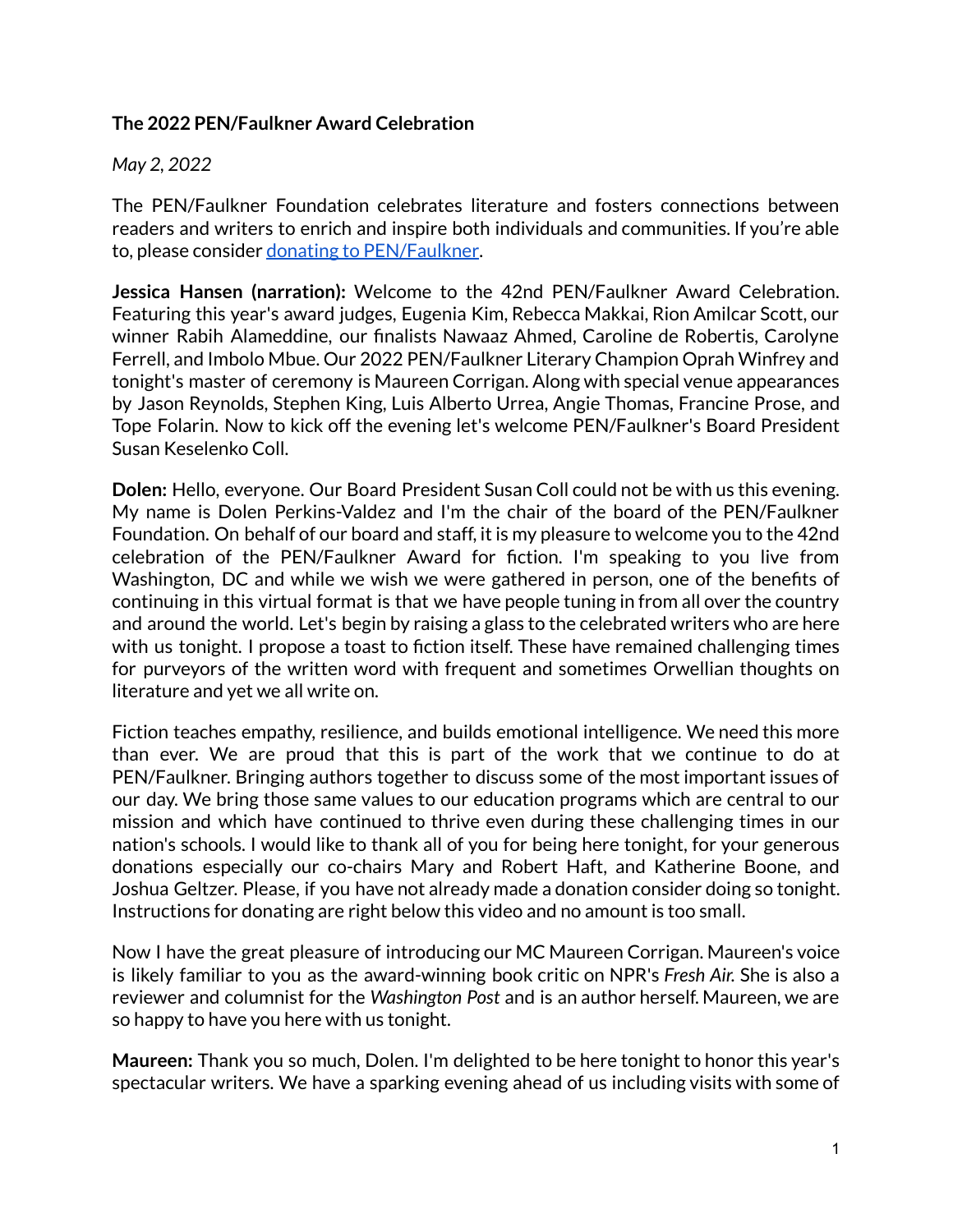America's most beloved literary figures. Once again as Dolen said it has been a challenging year. We've all tried our best to pivot. To continue to do the work of writing, teaching, bookselling, publishing, and criticism. All of this work of course is essential to the functioning of democracy.

As book people, most of us are accustomed to solitude but the solitude that continues on and off to inform this pandemic is something that's been imposed on us not chosen. Sealed into our little Zoom boxes as we are tonight. Often masked when we're in contact with others. Many of us feel separated from the world by split-second time delays and a thin layer of lint over our mouths.

Language, the essential element of books, counters the circumscription of the world. Language widens our perceptions and deepens our sensibilities and that's precisely what some people are afraid of. Along with the ongoing pandemic, we've been witnessing a viral resurgence of anti-intellectualism in American life. The number of books challenged and banned in the past year is the most recorded since the American Libraries Association began to keep track. Those banned books range from Toni Morrison's *The Bluest Eye* to math textbooks. Overwhelmingly, these bannings target books by people of color, and the LGBTQ+ community. The consolation is that such bannings affirm what all of us already know, "Books are dangerous." They're dangerous because they have the power to change how we think about the world, and how we think about each other. Language breaks through and enters directly into our heads, and occasionally into our hearts.

Tonight, I'm honored to introduce to you some of the people who've written, taught, published, and promoted some of that language that's broken through. Since 1980, PEN/Faulkner has supported the literary world by honoring great writers and hosting public conversations about literature. For decades, the organization has also brought authors, books, and writing instructors into low-income DC schools to inspire the next generation of readers and writers, all at no cost to students and educators. I hope you'll take a moment during tonight's program to make a contribution to PEN/Faulkner to continue that vital work. Let's have a look at some of the programs and people that make PEN/Faulkner unique.

## **[You can donate to PEN/Faulkner at: [bit.ly/penfaulkner](http://bit.ly/penfaulkner) or by texting "PENFAULKNER" to 44321]**

**Jessica:** The work of the PEN/Faulkner Foundation began in 1980 with the establishment of the PEN/Faulkner Award for Fiction, a new national prize for literary excellence given by writers to writers.

**Susan:** The PEN/Faulkner Award is unique because of the way it treats writers so that all writers are treated equally, no matter how famous they might be, no matter how unknown they might be.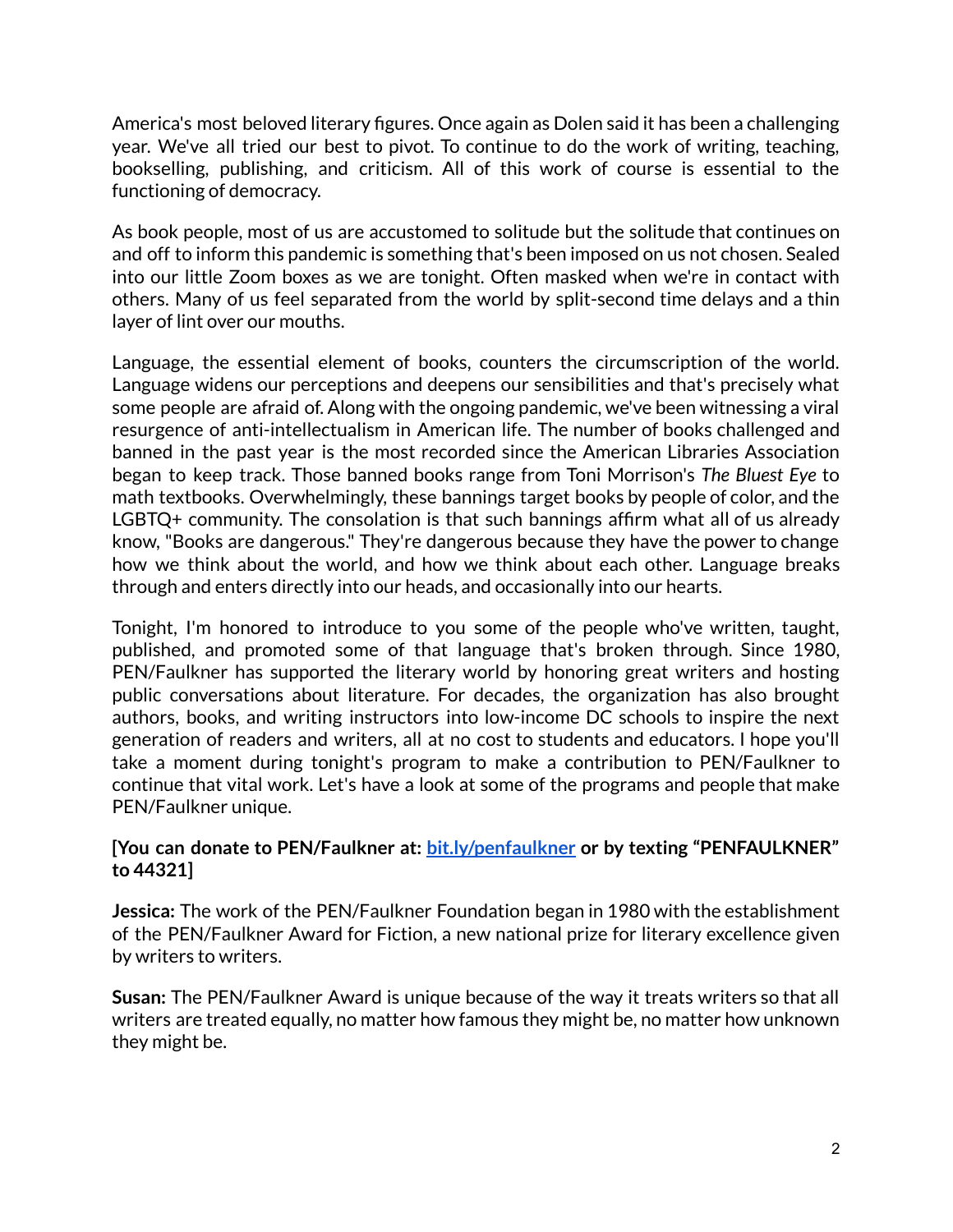**Jessica:** For more than 40 years PEN/Faulkner's reach has grown. Our mission today is to celebrate literature and foster connections between readers and writers to enrich the literary lives of individuals and communities.

**Dolen:** At PEN/Faulkner, we believe that reading diverse books from a variety of perspectives can make us better people. It's that simple. Empathy, compassion, understanding, we can get that from literature.

**Jessica:** We believe that every child should have access to literary learning opportunities. PEN/Faulkner's education programs combined visits from authors, writing instruction, and donations of culturally relevant books to empower the next generation of readers and writers. We also work hard to ensure that young people see their own lives reflected in the books they read. As a key part of that commitment, our Nuestras Voces initiative engages students with bilingual books and brings Latinx and Hispanic-identified writers into classrooms.

[music]

PEN/Faulkner's public literary programs bring great writers together to share their work and inspire stimulating and provocative conversations about contemporary issues. Our public events have featured authors in dialogue about subjects ranging from immigration and pandemics to prison reform and adapting novels to TV and film.

**Souvankham Thammavongsa:** For me, it's not a big deal to be a refugee. Everyone we know, everyone we're surrounded by is. What is a big deal is to be a writer.

**Jessica:** Finally, honoring great literary achievement has remained at the heart of our mission. We are proud to give out the PEN/Malamud Award for Excellence in the short story. It's also our great privilege to recognize devoted literary advocacy and a commitment to inspiring new generations of readers and writers by selecting a PEN/Faulkner Literary Champion. Of course, we are honored to celebrate great literature by giving the PEN/Faulkner Award for Fiction to some of the most significant writers of the last four decades.

[music]

**Maureen:** To celebrate its 40th-anniversary, PEN/Faulkner established a new commendation, the PEN/Faulkner Literary Champion. The award recognizes a lifetime devotion to literary advocacy and to commitment to inspiring new generations of readers and writers. Introducing tonight's winner is PEN/Faulkner board member Tope Folarin.

**Tope:** Thank you much, Maureen. I would not be here if it weren't for Oprah. I mean that in two ways, I would not be here if I hadn't spent much of my youth watching her talk show and absorbing the lessons she offered to us, her enthusiastic audience. I also absorbed the idea from her example and many of her**[00:10:23]** guests that I too could achieve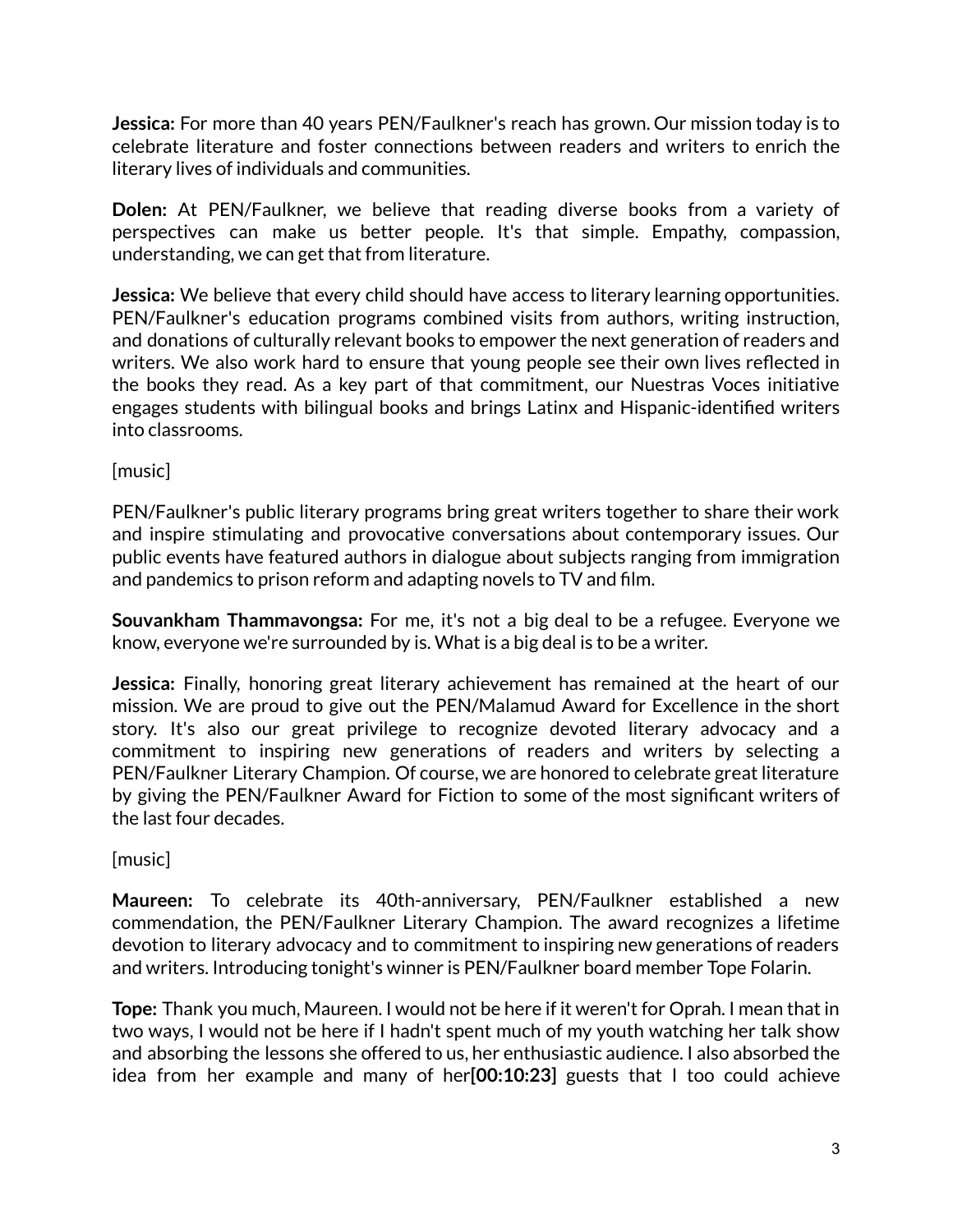incredible things. This seemed unlikely at the time, especially since I was a son of two working-class immigrants who lacked any connections but she had done it, I told myself repeatedly, she had achieved incredible things. Maybe that meant I could do so as well.

The second way Oprah has made my presence here possible is that she paid for my senior year of college. I'd already been kicked out of college when I wrote her a letter in desperation, I simply asked if she could help me. A few weeks later, I was told that I was the recipient of an Oprah Winfrey Scholarship and that I will achieve my dream of becoming the first college graduate in my family.

These anecdotes are connected to the reason why we're all here. We're all lovers of books, and Oprah has spent a good part of her career, championing books and arguing for the enduring importance of stories and storytelling. She is our culture's great literary ambassador and over 25 years after she started her book club, Oprah continues to assert that books are not merely enjoyable, but that they are essential.

Oprah has also demonstrated through her life and her actions, but the imagination remains the most powerful force we have at our disposal. Her celebration and veneration of books is in the end, a celebration and veneration of those who do the hard work of imagining the past, describing the present, and envisioning the future we might one day inhabit. Oprah reminds us that authors are creators and that we will do well to heed the lessons they have for us. As it happens, Oprah as a creator as well, a creative cultural spaces in which all of us can express ourselves and achieve the impossible.

As a member of the Board of Directors of the PEN/Faulkner Foundation, it is my distinct honor to introduce one of the great cultural figures of our age, a tireless champion of books, and an accomplished creator in her own right, the 2022 PEN/Faulkner Literary Champion, Oprah Winfrey.

**Oprah:** Good evening, everybody. Thank you much for this truly great honor and for the chance to connect with all of you tonight, even though virtually, I like to say there is no best life without books. I can't think of a title I could wear more proudly than to be designated a PEN/Faulkner Literary Champion. Since I launched Oprah's Book Club, which is now more than 25 years ago, really, since I first became a reader as a young girl, one of my primary pleasures has been to connect with people around books, and that passion has just endured. My recent selection of Viola Davis is powerful, transcendent memoir, finding me marked our 95th selection and brings such great satisfaction to know that our book club is still going strong and introducing readers around the world to an incredible array of writers and voices.

All of you gathered here tonight, our fellow travelers on our mutual journey to support the essential role of the written word in our culture. The founding principle of the PEN/Faulkner Foundation it's in their actual mission statement, is to "Celebrate literature and foster connections between readers and writers to enrich and inspire both individuals and communities." Count me on board for that mission because I do believe that reading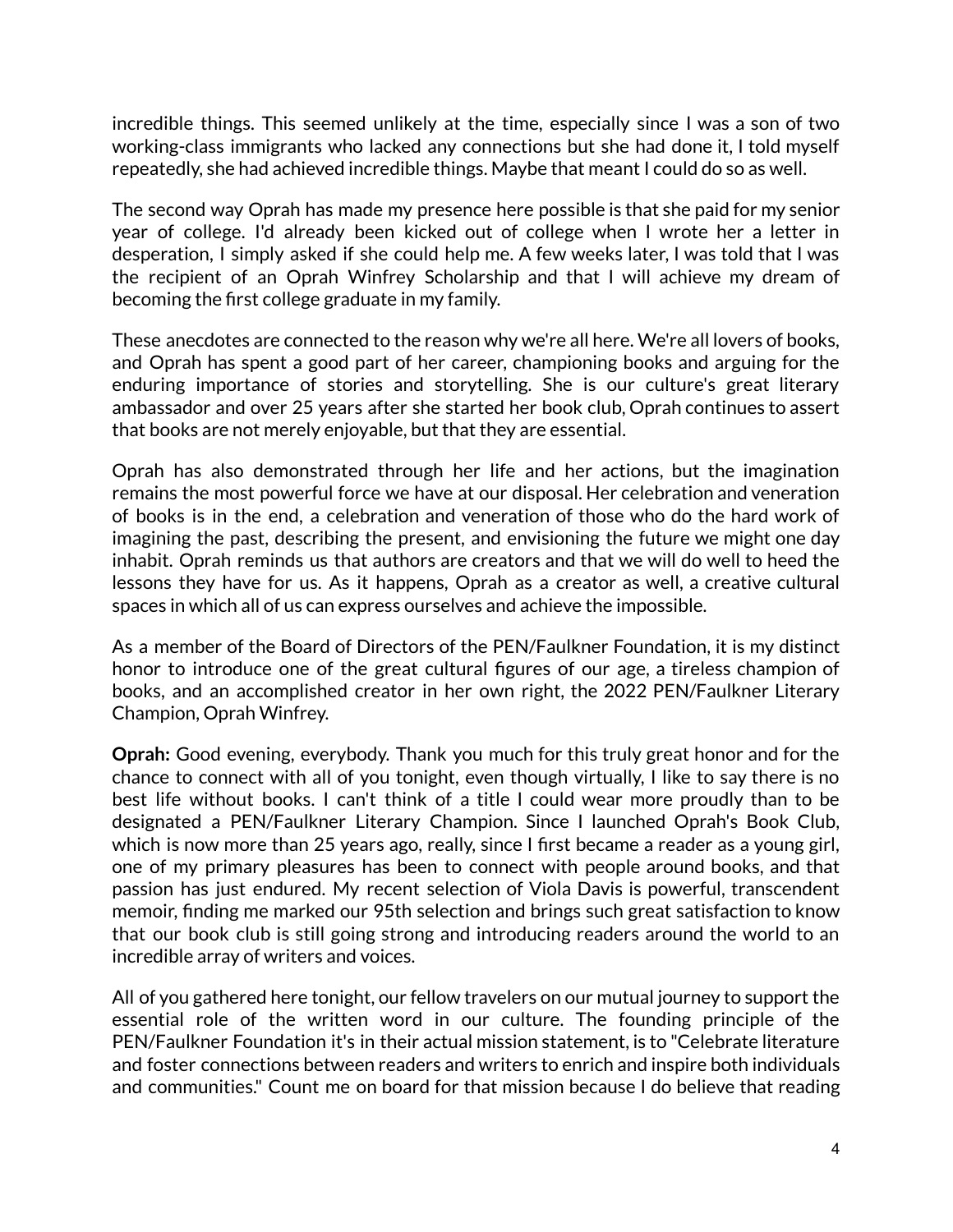and writing is a crucial contributor to understanding our world and each other, and to creating empathy within and among communities like you.

My intention over the years in founding and maintaining the book club has been to inspire new generations of readers and writers to extend a bridge across our greatest divides, through learning, through conversation, and grappling with some of the toughest of truths. One of those truths is that we face a watershed moment in literacy and I just commend the work of the PEN/Faulkner Foundation for identifying and addressing the very real challenges the industry is facing.

In part, this moment exists because there are many demands and distractions on people's time and attention. It's sometimes hard to compete with our smartphones and streaming services for time alone with a book. Although for me, I would always rather be alone with a book, but I hear other people have that challenge. It's not just about what we do with our leisure time, the literacy crisis is also a direct byproduct of economic and social inequality, which for too many creates a gap in access to books and libraries. I'm glad to know that PEN continues to shine a bright light and essential light on what's happening in schools and communities in terms of book bannings. We have to support the freedom to read those books that feed our minds and hearts and nourish our souls, books that awaken new understandings and cause us to feel within ourselves that special, aha.

It was your organization's namesake, William Faulkner, who said,"Never be afraid to raise your voice for honesty and compassion against justice and lying and greed." When I selected three books by William Faulkner in 2005 for Oprah's Book Club, *As I Lay Dying, The Sound and The Fury, Light in August*, we convened what we call the summer Faulkner. I called on Faulkner experts to help us best appreciate and fully get the meaning and intention of those books. Yes, there were those who told us they still didn't get Faulkner, but the large majority felt hugely gratified that they'd finally gotten to read these classics, these American novels in a meaningful and thoughtful way alongside others who were also eager to tackle an author that they've been told was too difficult.

My team and I watched *As I Lay Dying* shot to the New York Times Best Seller list number two. It was a great feeling to know that we played a part in that, but that sales bump wasn't the root of our celebration, what I loved about that moment was that it underscored what I deeply believed that belonging to a community of readers makes every reader an aspirational one. Open to new voices and new characters, however different, eager to receive and understand another's point of view and empathize with it. In other words, back to the mission of the PEN/Faulkner Foundation, "To celebrate literature and to foster connections between readers and writers."

Frederick Douglas observed that once you learn to read, you will be forever free. Thanks to all of you who write books, who publish books, who support books, who read books. Thank you for inviting me here tonight as a newly Crown PEN/Faulkner Literary Champion. Have a great evening everybody.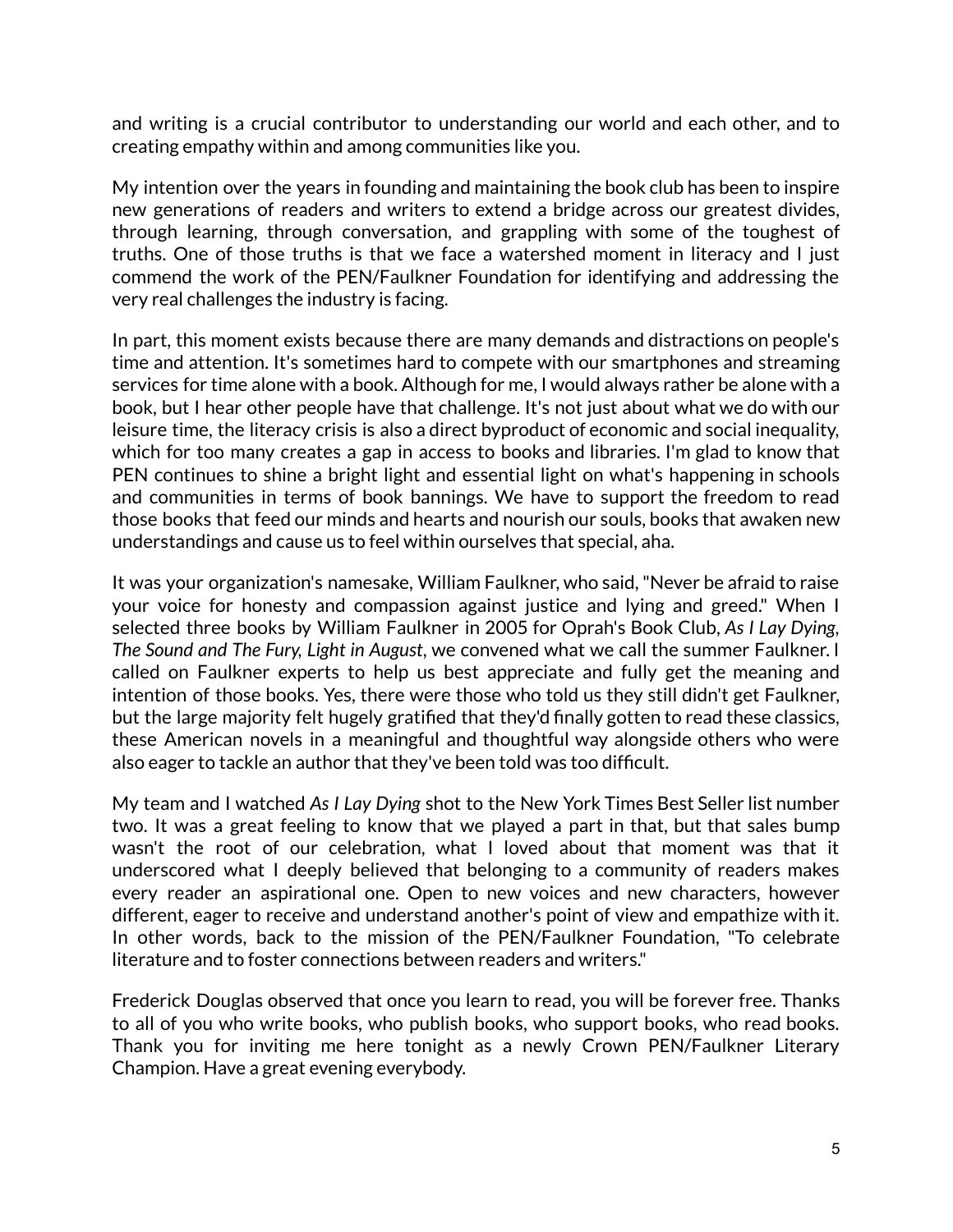**Maureen:** Congratulations to Oprah Winfrey for being selected as this year's PEN/Faulkner Literary Champion. There is no one like her, particularly in the way she embodies literary generosity and inspiration. That same spirit infuses everything PEN/Faulkner does. You don't have to take my word for it, here are some of America's most beloved writers to tell you why PEN/Faulkner matters.

**Angie:** Hi, I'm Angie Thomas.

**Luis:** Hi, I'm Luis Alberto Urrea

**Francine:** Hi, I'm Francine Prose.

**Jason:** What's happening, everybody? This is Jason Reynolds.

**Stephen:** Hi, I'm Stephen King. I'm here to remind you of something you probably know already.

**Angie:** PEN/Faulkner matters because books matter.

**Luis:** Because words matter.

**Francine:** PEN/Faulkner matters because books matter and writers matter and readers matter and kids reading in school matters and recognizing literature matters and keeping it alive matters.

**Luis:** Education matters, hope matters, literacy matters.

**Jason:** PEN/Faulkner matters simply because PEN/Faulkner knows that young people matter.

**Angie:** Books have the ability to change the world to change perspective, to change minds, to change lives and PEN/Faulkner recognizes that.

**Stephen:** Reading and writing are more important than ever. The more we amplify our storytellers of every color and orientation, the better off we'll all be.

**Angie:** Because of them and their programs, so many more people have been enriched, so many lives have been further changed and the importance of books is further recognized.

**Francine:** I feel loyal to an institution that cares about the things I care about.

**Jason:** The work that they do with the writers in schools program is so important and so necessary. It's going to leave a legacy behind as all these young folks grow up to further impart the fact that PEN/Faulkner is important and a necessary force in this work.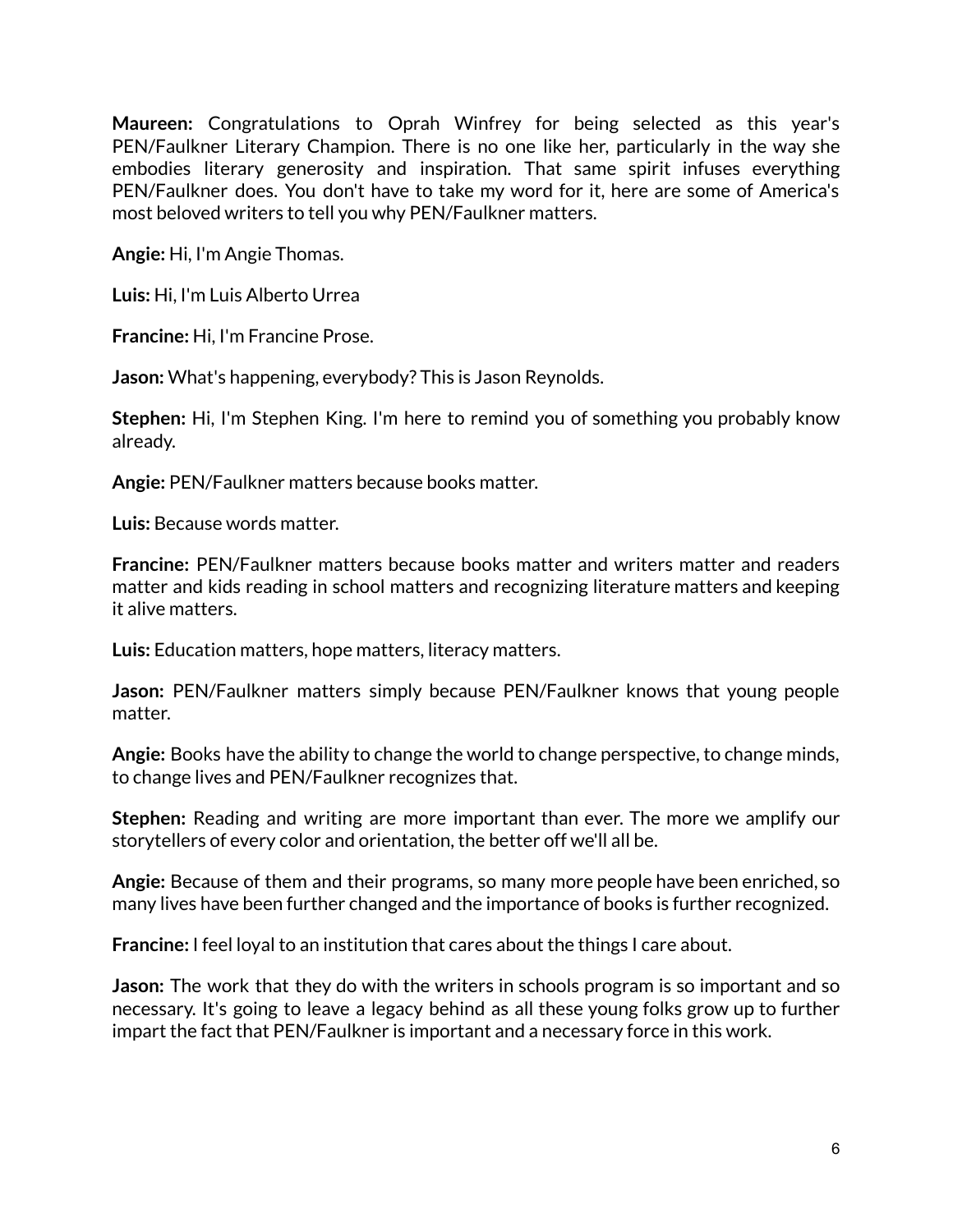**Angie:** I'm appreciative of the event I got to do with them several years ago. I still remember it. I'm appreciative of the passion that they have for literature and then in turn literacy.

**Luis:** From schoolhouses to stages to awards ceremonies to mentoring PEN/Faulkner keeps what's good in the world alive.

**Angie:** PEN/Faulkner, thank you for existing. Thank you for recognizing that books matter.

**Stephen:** That's why I'm asking you to support the PEN/Faulkner Foundation, I do.

**Maureen:** It's now my pleasure to introduce someone whom I admire as a novelist and I treasure as a friend. He also happens to be the chair of the PEN/Faulkner Awards Committee. Here's Louis Bayard.

**Louis:** Thank you, Maureen. I want to briefly introduce our three judges, the better to love on them a little bit. Eugenia Kim's novels, *The Calligrapher's Daughter* and *The Kinship of Secrets* have earned her the Borders Original Voices Award and a Washington Post best historical novel and Critics' Pick. Rebecca Makkai is the Chicago-based author of such novels as *The Great Believers*, which was a finalist for both the Pulitzer Prize and National Book Award and recipient of the ALA Carnegie Medal.

Rion Amilcar Scott is the author of two highly lauded story collections, *Insurrections*, and *The World Doesn't Require You*, which have earned him among other honors the PEN Bingham Prize for debut fiction and inclusion in the best American science fiction and fantasy of 2020. As you can tell, they are all formidable as individuals. They are equally formidable as a trio sifting through hundreds of eligible novels and short story collections from 204 publishers, and setting at last and five gifted authors whose work underscores the enduring power and relevance of the fictional enterprise.

Tonight those finalists will be introduced by our judges, and will then read brief selections from their work before answering the question we have posed for them, why is the story you've told of unique significance in the present moment? We hope you'll enjoy getting to know them and we hope that when the evening is done, your faith in the written word will be more powerful than ever. Thank you for all you do to support PEN/Faulkner and its founding mission.

**Jessica:** Please welcome 2022 PEN/Faulkner Award judge, Eugenia Kim.

[music]

**Eugenia:** Like peeking through the fog, fog that is so beautifully described in Nawaaz Ahmed's elegant novel *Radiant Fugitives.* Two adult sisters and their mother seek clarity amidst their history of doubt, betrayal, abandonment, but also contrasted against their shared history of tenderness, tradition, and love of literature. Seema in San Francisco, and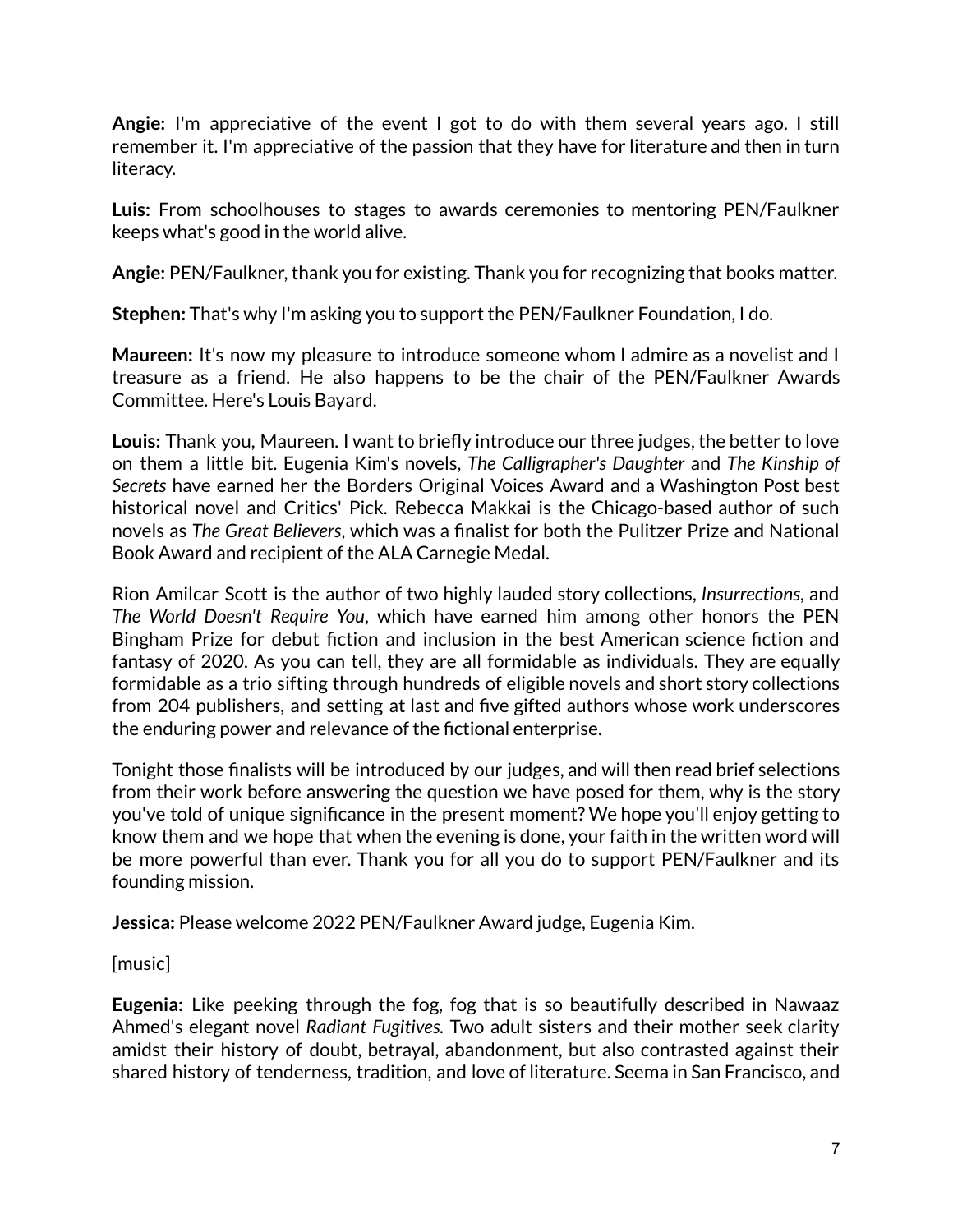a younger Tahera who has left her family behind in Irvine, Texas, are reunited with their mother Nafeesa who is dying, and comes to visit Seema. Nafeesa has come to America from Chennai against the wishes of her husband, who has disowned Seema when she came out as a lesbian 16 years ago.

At the nexus of this triangle of their free-spirited Seema to devout Muslim Tahera and their mother is Seema's unborn child, for Seema is nine months pregnant from a short-lived marriage. Nawaaz Ahmed makes the soon-to-be baby the omniscient narrator, a daring point of view for a debut novelist to take, but his exquisite prose enchants us into the story that examines relationships with a keen sensitivity and probes the full-hearted questions raised within the text.

What is sisterhood? What is motherhood? Can yawning differences be mended by the pool of memory? Does Tahera's strict Muslim practice alienate her from real connection? How can the tenets of religion frame one's life in the midst of anti-Muslim bias that threatens to upend Tahera's Texas family, and the many immigrant Muslim families in America? Is the practice of religion meant to affirm one's faith, or is it meant to affirm righteousness in the face of conflict?

Both the father of Seema's child and seamless lover Lee want a parental role in the baby's life, but Seema is undecided about either preferring her sister to take on that role should anything happen. Can love withstand historic rivalry or the boundaries of family and choice? Tonight, we recognize Nawaaz Ahmed's masterful storytelling in *Radiant Fugitives*, which explores the complexities of intertwined relationships, questions the meanings of faith and love, and examines our humanity with grace and compassion. I'm so honored tonight to present to you, Nawaaz Ahmed.

**Nawaaz:** "Oh, grandmother. You're not asleep yet. The voices from the kitchen are no lullaby. Your daughters are fighting and you blame yourself. There must have been something you could have done before the rifts widened to such chasms. It's your elder daughter you are agonizing over, it's my not yet born self. Who's there to care for us? You abandon Seema when she needed you most and you won't be there when she needs you again. You have little time to make amends, a few months, perhaps a year and there's little you can do for Seema now, other than purge with Tahera to take back sister, but Tahera is stubborn like her father. How unbending she has become over the years, sequestering herself behind her hijab and her five times a day in the mass. You're afraid you no longer know how to reach her. You're afraid you have failed them both.

You pretend to be sleeping when Seema returns to the bedroom, turning away when she climbs into bed so that she can, as she's been doing the last few days, snuggling to you, her belly pressing into your back, one arm resting on your waist. This connection is precious to you. Three generations, mother, daughter, and grandson and somehow its very existence gives you some hope. The sense of life persisting and persevering. There is tomorrow, even if there are not many more tomorrows for you."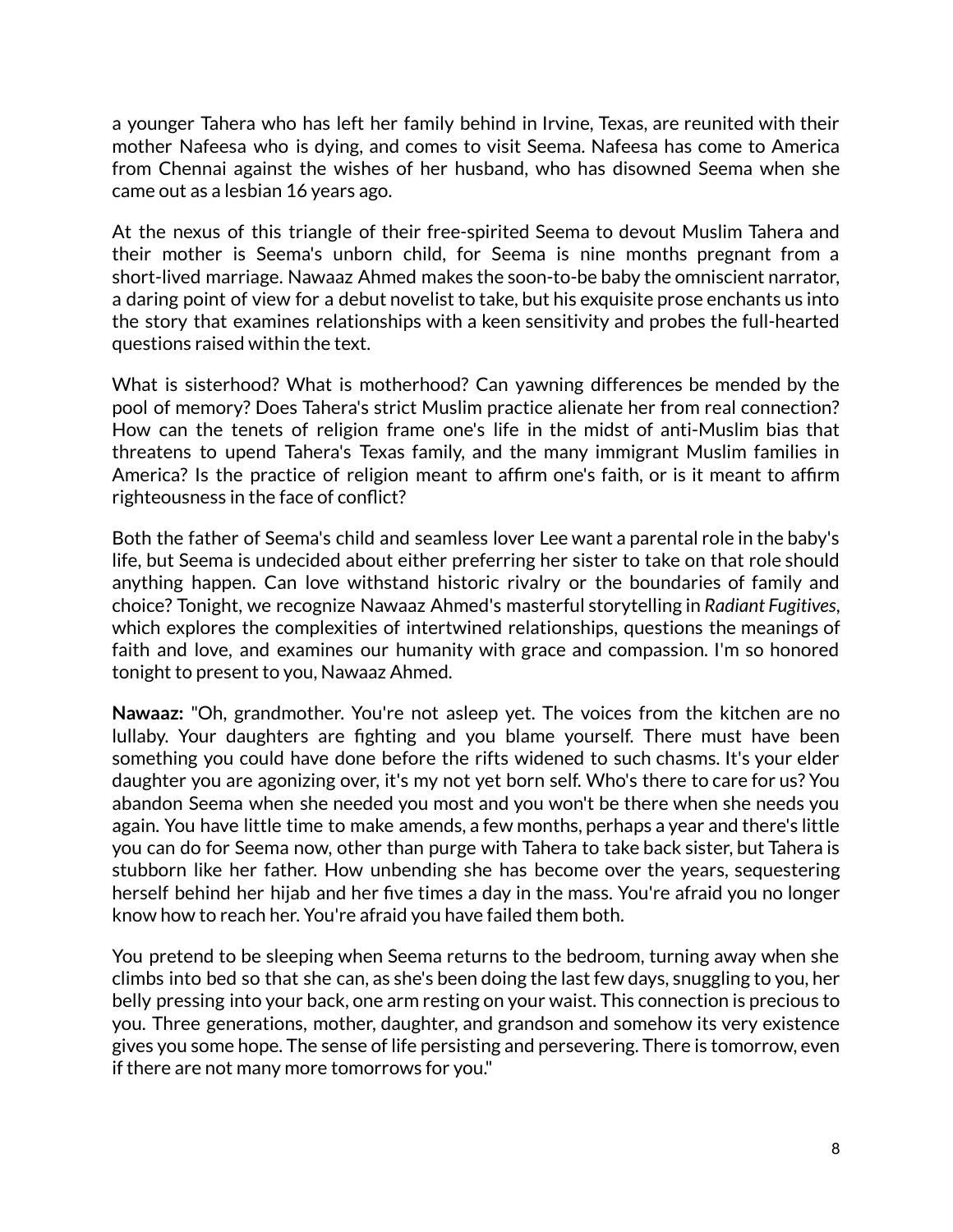Speaks the narrator of *Radiant Fugitives*, newly born Ishraaq who's searching through the past seeking to understand the events that led to his mother's death as she was delivering him. At the heart of these events, our various divisions, divisions within the self, divisions within the family, divisions within the nation, divisions based on the color of our skin, based on who we are attracted to and love and raise children with, who we pray to and what words we hold sacred, where we come from and what we consider home, divisions that I myself have felt acutely as a brown gay Muslim immigrant.

The novel is set in 2010 when we had just elected a president who had spoken of choosing hope over fear and unity of purpose over conflict and discord. I began the novel then and through the two estranged sisters in the novel and the ways they are molded by and react to that social, cultural, and political landscapes I wanted to explore what it would take for them and through them for the nation to really choose hope and unity. This seems all the more urgent now. The nation, indeed the world is more divided than ever. In the face of such divisions, the characters in *Radiant Fugitives* react variously some with dismay and resignation, some protest, some organized and resist, some retaliate. What they find the hardest to do is to look closer to self and home, to accept and love themselves and each other with all their flaws and strengths and differences. If you don't start there, what hopes can we have for the world?

Thank you, Eugenia, for your lovely words about my novel. Thank you, PEN/Faulkner Foundation, and the judges. I'm honored to be here tonight in the company of such visionary writers. I'm grateful to my agent Anjali Singh and editor Dan Smetanka and everyone at Counterpoint Press for championing my work. Thank you all. For those celebrating Eid tonight, Eid Mubarak.

[music]

**Jessica:** Please welcome 2022 PEN/Faulkner Award Judge Rion Amilcar Scott.

[music]

**Rion:** Carolina de Robertis's *The President and the Frog* begins with that elemental phrase "Once upon a time" signaling that the reader should settle in to be told something akin to a comforting fairytale or a bedtime story. While this novel does lull us with eloping rhythms of a tale, soon the reader becomes settled into something far more unsettling. In an unnamed Latin American country a man, a national hero reflects on an extraordinary and mythic life. The broad strokes are known and admired by many. The man's been a gorilla battling an authoritarian regime and then a political prisoner tortured and forgotten and then upon his release, he achieved his most triumphant form president of the country. One who accused all the pretensions and pump of high political office to live modestly.

In between those broad strokes, there is the nuance human the public doesn't get a chance to see. The man still recovering from the years of prison, torture, and abuse he suffered in defense of his ideals. The president we learned still tends to the emotional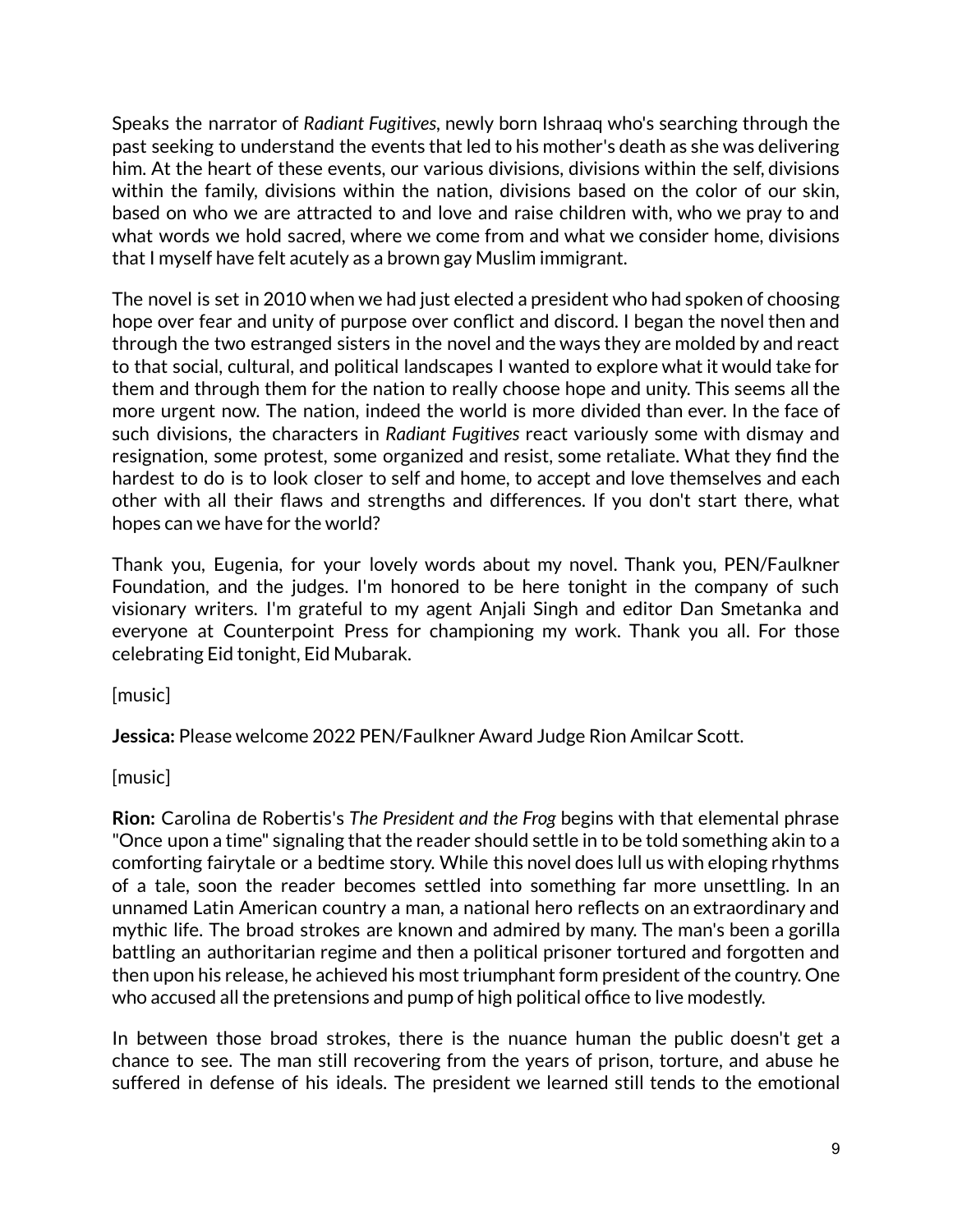wounds he earned over his long years of solitary confinement. There he shared lengthy dialogues with his only companion, a stern frog with whom he reviews the choices of his life.

What a bold and odd narrative choice, watching a man's personal social, philosophical, and political evolution through the eyes of an amphibian, a voice that's by turns hilarious and disquieting. Despite the strangeness of the narrative conceit and the dispassionate and sentimental voice of the frog, De Robertis never hits a false note. The story unrolls smoothly with the feel of a dream. This is a book that ultimately asks us to sift through the layers of our memory, our history, and our dreams to witness the ways in which we've constructed and fortified ourselves. In a world that seems hell-bent on marching toward fascism, we must all dig deeper as the frog told the president to discover just how much we have to give. Now an author I'm richer for having read Carolina de Robertis.

**Carolina:** Good evening.Thank you so much to the PEN/Faulkner Foundation to the incredibly esteemed judges, especially Rion Amilcar Scott for that incredibly generous and thoughtful reflection. To my phenomenal fellow finalists and awardees and my agents and the incredible team at Knopf, especially Carole Baron and Abigail Endler. To each of you here this evening, I am overjoyed and honored beyond words to share this time with you.

This excerpt takes place when the protagonist has been in brutal solitary confinement for years and he's finally allowed access to books, but only science books because according to the authorities, anything involving human life could be subversive. He read every word the way a starved dog nosed a bone, agronomy, biology, the span of galaxies through outer space, the molecular structure of water, the cellular structure of everything you could call alive.

Every page, a bomb for the eyes, his mind let to meet the consciousness imprinted in those texts drew on sentences as rivers that could carry him afloat. The authorities could not have guessed that for all they had tried to avoid any tones of human thought, they had given him the closest thing to holy books for a man like him. No God but nature. No God, but the collective us. He looked for the collective us in those pages sought oracular hints for human mysteries.

What are we? He thought ferociously. What are we? In the crush of all this glory, mitochondria and magma and protons and holy smoke seeds, where do we find ourselves? One answer that kept rising, we were not built to be alone. Ecology, the most subversive subject of them all, the ultimate secret socialist tracked. We were made to connect and to give an effing crap about each other. It's right there in the science, whether it's the spread of a disease, the balance of a food chain, or ripple in the weather, everything this one does affects that one and so forth and so forth on end. Even stars forge their own gravity to keep planets in orbit through the cold and lonely dark.

As for the question of significance, to me, *The President and the Frog* is a parable for any and all of us tempted to despair or to numbness or to giving up on full engagement with this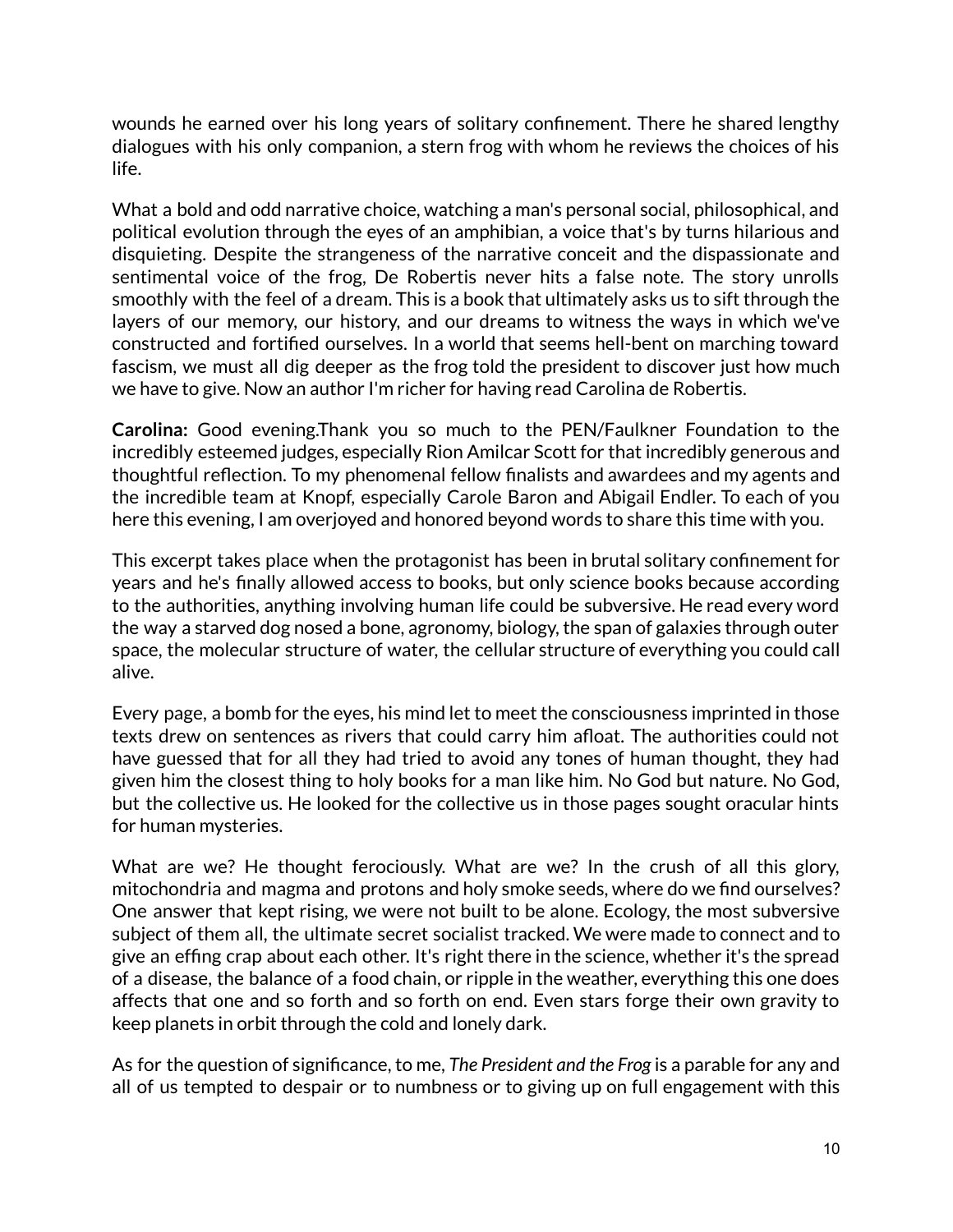gorgeous broken world. It's inspired by real-life former Uruguayan President José Mujica whom we affectionately call El Pepe among Uruguayans. His mind-blowing journey from a tortured political prisoner in the bleakest of circumstances to a head of state and international beacon of progressive hope. It's based on some truths like his offhand comment once that he in part survived the brutal incarceration by talking to frogs.

It's rooted in real Latin American histories of authoritarianism resistance and cultural transformation. It's not just about Latin America or history, I wrote this book for all of us right here right now. For me, novels are fueled by burning questions and one of the questions driving *The President and the Frog* is how can we fully live and breathe and exist in a world that is bent on our erasure? A question that is very alive for me as a queer and genderqueer woman and immigrant and Latina in this country.

Another question driving this is how do we make a world where all are safe and free? We don't have that yet to state the obvious. We look around and see violence and war and climate crisis, deeply entrenched systemic racism, attacks on immigrants and on trans and queer youth, and even a slow-motion coup attempt that threatens our democracy and our humanity.

Given everything we face it may seem naive to even speak a longing like this for a world where all of us are safe and free but I do long for it with every fiber of my being and I believe in the power of naming our desires. If we don't dream it, we'll never have it so we have to dare to dream. I also know that many of you share this desire with me that none of us are alone with this longing. That the truth is for all the horrors around us, we know we're also surrounded by dazzling movements for change and infinite stories of resilience, power, beauty, and renewal. I intended this novel as a love song for all of us who dare to dream and to reach for that power, that renewable, those possibilities for brighter futures continuously being born. I completely believe in us and in the visions that keep us going and sustain us. [Spanish language]. Thank you so much.

**Jessica:** Please welcome 2022 PEN/Faulkner Award Judge Eugenia Kim.

**Eugenia:** From the very beginning of Carolyn Farrell's breathtaking novel *Dear Miss Metropolitan*, you can see you're in for something wildly unique. Following an epigraph by Tracy K. Smith, the novel starts with the draft of a Queen's metropolitan newspaper feature that is replete with corrections footnotes, and a story that sinks hearts. "Three girls are kidnapped and held hostage in a dilapidated house in the New York City borough of Queens." Held captive for an aggregate of 10 years, the young women become known as the victim girls, the victim females and this is their story.

Among several other points of view, it is told by Fern, Jesenia, and Gwin and augmented by observations from the columnist's Miss Metropolitan who lives near the house where the girls were tortured and raped and who cannot reconcile her ignorance of what was happening in that downtrodden house across the street from hers for years.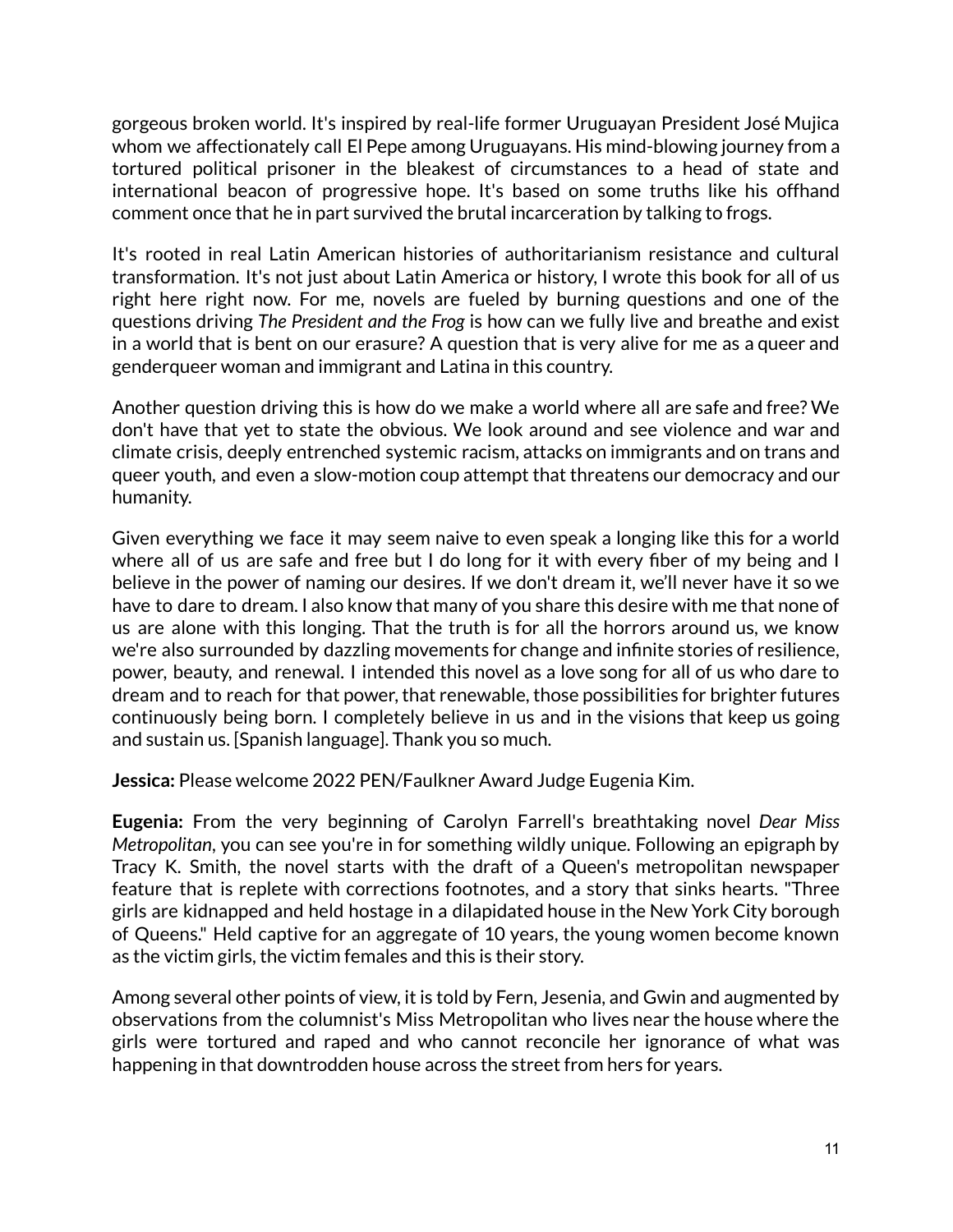There's a kind of succinct labeling Farrell does with places, objects, and people, a labeling that she uses like amulets to evoke an emotion be it horror, or wry humor, yielding a pleasing rhythm like grace notes to the text. Beyond the bold prose, the story is told in jagged fragments with careful titles and judicious page space. The narrative accompanied by quotes excerpts, footnotes, interviews, reports from the future, lists, illustrations, and photographs, mainly taken by Ferrell herself. This book is a rare structural marvel with architecture that highlights the spaces where words cannot be uttered for what they say about terror and inhumanity. Jesenia disappears shortly after giving birth to a girl, and the mystery of her disappearance lingers in those spaces. Also, those spaces reveal what is unsaid about the urge to survive the endurance of love and express the compassion between the victim females during, and especially after their ordeals.

Thankfully, Ferrell takes us into the future of Fern and Gwin and of the baby and shows us their livable outcomes where, while there is never forgetting, there is peace, beauty, and love. Tonight, we are here to celebrate Carolyn Ferrell for her novel, *Dear Miss Metropolitan*. A miracle of a book, surprising, affirming, and tender. I'm so honored to present her Carolyn Ferrell.

**Carolyn Ferrell:** Thank you, Eugenia, for that very generous introduction. I'm so humble. Thank you. I'm going to read a section of *Dear Miss Metropolitan* entitled *Future Scenario*. "No, I'm not a space alien, and neither is you,' Gwinnie said. We were on the outside, our hides chilled to the bone. It was winter. That much of the weather, I remembered. No Christmas trees, but a forgotten smell of pine saw all around us. We'd been led down the steps in nothing but our birthday suits and the near-invisible residue of Boss bands underwear.

I could have sworn our heads were shaved and clean, but Gwinnie later told me they weren't. 'We had hair,' she said, 'but it might, could have been invisible too.' I nodded, 13 plus 10 years old now. Shivering on the back edge of the ambulance, thin white blankets thrown over our shoulders, I looked oven-baked in this new light. A gingerbread girl, spirit of Christmas past. 'Don't mention food,' Gwinnie said sharply. 'We can't trust these people. They might make us eat their pictures, and I am so damn sick of pictures.' Her voice was different.

Her eyes were different. I felt like crying. 'Gwinnie,' I said. There were people around us, recognizing us. Some took out cameras, some broke out crying. 'Are these girls for real? They are not for real.' The girl next to me began to cry. 'Did you say that my name from now on is Gwinnie?' She asked. Someone opened my mouth and closed it. Moments later, I felt the effects of a pill swimming inside my forehead and closed my eyes. The ambulance drove fast, shaking what was left of our stomachs. Who could fade out? We threw up sand, sawdust, mold, and fake coffee from the drain.

Faces wiped, bottles instead of pills. First stop, the police station, where people petted our heads and made the sign of the cross. Next stop, the blood hospital, where needles slid into the threads that were our veins. One day, two, one week, two, our eyes swam like pills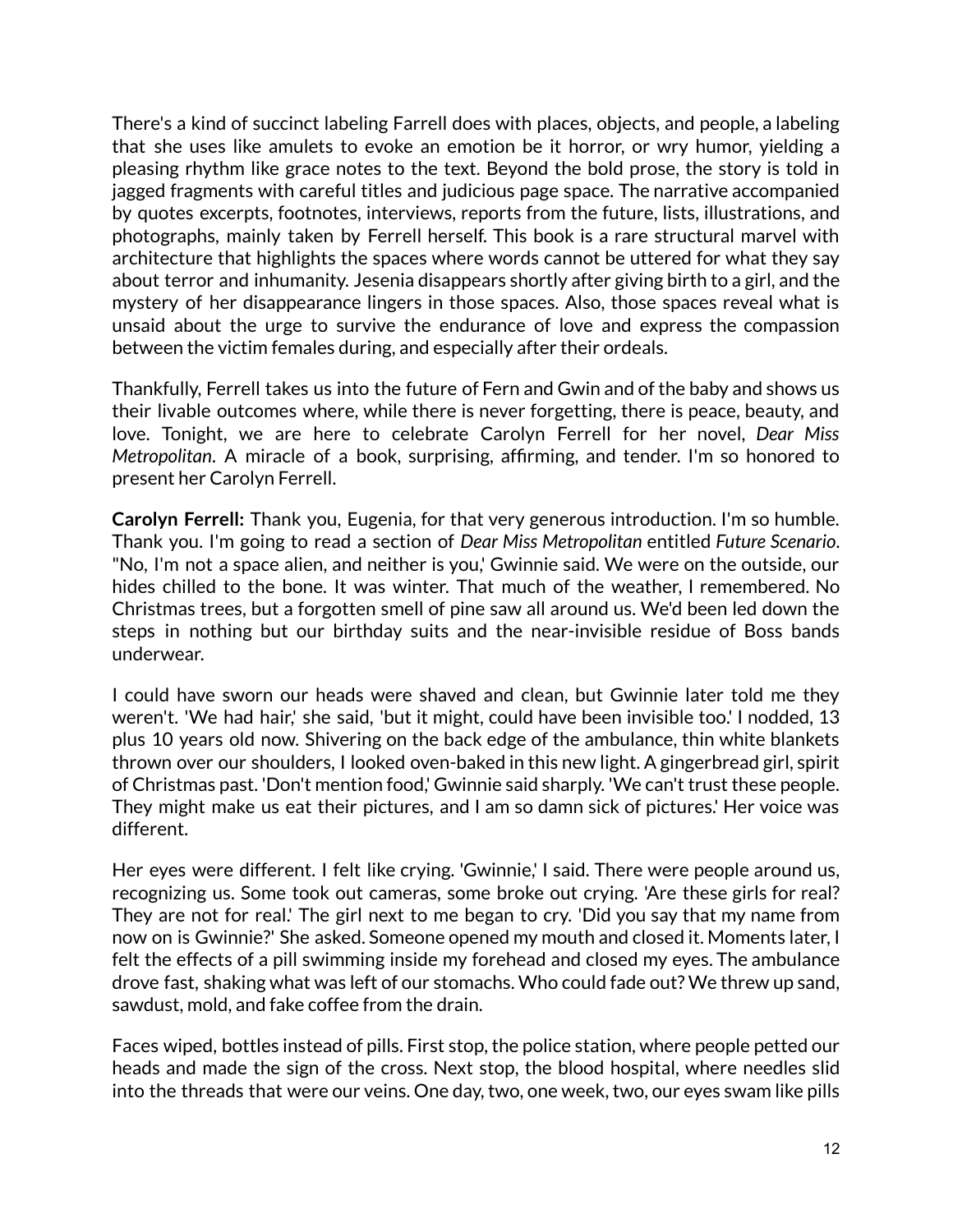in our foreheads. Next stop eventually, the ward where doctors, and nurses, and janitors, and lab technicians, and multipurpose blood letters touched our heads and felt around our skin as if we'd been blessed by Jesus, God, and the Virgin Mary all rolled into one. They held lights up to our eyes and asked if we knew who we were, how many fingers, which of our areas were hurting?

Did we know what day it was? Did we know what president it was? Which hurt worse, above or below? What could we remember? Were we otherwise okay? They handed us water bottles with pictures of mountains on them. At one point, a whole bunch of Brown women came into the ward, took one look at us, and bawled like babies. 'Social Services,' a nurse snarled under her breath. 'Don't let them take your candy bars, girls. Here, have some more on the ward.' The Brown women whipped out clipboards, scribbled, wiped their cheeks, scribbled some more.

They stopped every few minutes to look at us. 'What happened, babies? Didn't you know the world was looking for you all this time?" First, I'd like to thank my family for making *Dear Miss Metropolitan* possible. The way I'm going to answer to the question is as follows, where do we find ourselves now, today, yesterday, tomorrow? Wars, sickness, exploitation, silencing, suffering. Who is safe? Who, in danger? Who is seen? Who is ignored? How do we care for those far away from us? Why should we feel their pain? How far will our empathy reach?

Questions like these follow us in our daily world but have actually always accompanied me in my writing. I began *Dear Miss Metropolitan* in 2013, shortly after reading about the discovery of three young women who had been kidnapped and held captive for 10 years in a suburban home in Cleveland, Ohio. The news of their liberation, while stunning, was also devastating. "How could these girls go missing for so long," I wondered? "How could they be overlooked, misplaced, forgotten, and for weeks, months, years?"

The erasure of these young women sparked a grim inspiration in me as a writer and led to hard truths about the intersections of race, gender, and violence as they play out in the lives of girls and women. Most prominently, in the lives of girls and women of color. The Black and Missing Foundation based in Hyattsville, Maryland, and led by the extraordinary Derrica Wilson and Natalie Wilson, makes the point that while thousands of people are reported missing in the US every year, the disappearance of Brown and Black people goes largely unreported in the news media.

A government statistic points out that nearly 40% of the missing persons are persons of color, even though African Americans make up only 13% of the population. The Women's Media Center observes that African American girls make up over 40% of the missing children in America, and yet, as many of us are aware, these girls are largely absent from the collective outrage. They are pigeon-holed as runaways or juvenile delinquents. They're deemed disposable, often by the systems that are meant to protect them. They are erased.

What do we see when we see a Black girl on a missing poster and we walk on by?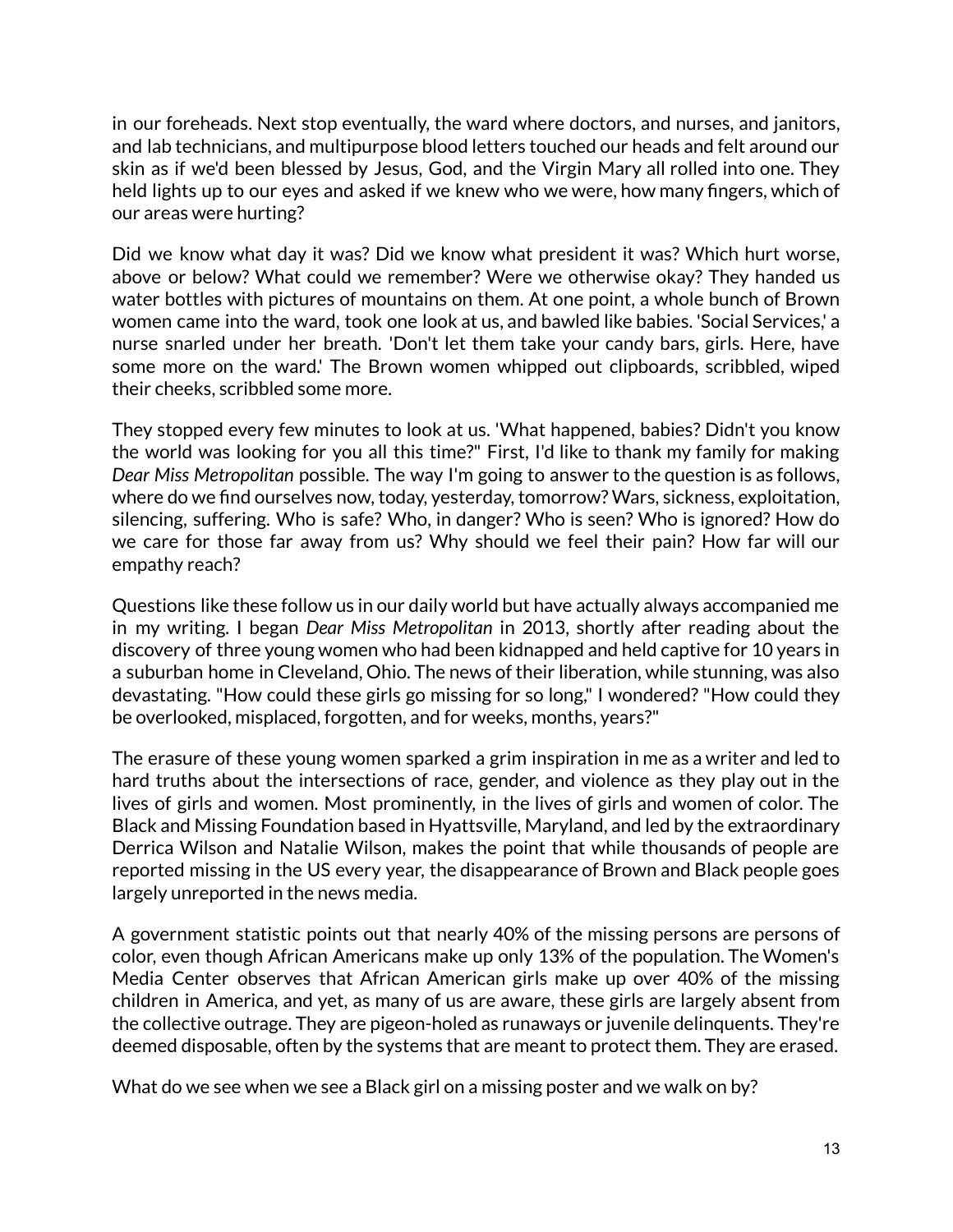Do we see anything at all? Shootings are televised now, wars are featured on social media. Often, there is a kind of barrier that almost shields us, the viewer, from the violence and atrocities taking place close to us, but also taking place halfway around the world. We can't be desensitized to the sufferings of others, we must be compelled as artists, humanitarians, writers, to make the stories of those who have been overlooked or erased, known and felt. After showing an early draft of *Dear Miss Metropolitan* to an editor, I was told that the book was too dark, too hopeless for readers, but what ran inside of me was not a feeling of resignation, but a sense of urgency.

The stories of these Black and Brown girls are urgent and necessary, and, if I channel Joseph Conrad's famous exhortation, their stories need to be heard, they need to be felt, they need to be seen. That and no more, and it is everything. I could not shy away. I thank my publisher, Henry Holt, for not shying away. I thank my editor, Retha Powers, for embracing the characters of Fern, Gwinnie, and Jesenia, and not shying away. I think my agent, Lisa Bankoff, for finding their stories compelling and worthwhile, and not shying away. I remember thinking my Black and Brown girl characters will not just survive, they will flourish.

Yes, I was thinking of them, but I was also thinking about my reader. When I write, I think about the very things PEN/America stands for. Empathy, freedom, and diversity. To be honored tonight by the PEN/Faulkner Foundation is a privilege that will forever resound in my heart and soul. I'm guided by Faulkner's advice to the writer that once the character is in your mind, he is right and he is true, and then he does the work by himself. You've got to know your character, you've got to believe in him, you've got to feel that he is alive.

*Dear Miss Metropolitan* is a story about community, many communities. The ones that you were born into, and the ones that you create out of necessity. Communities of survivors, of mothers, of sisters unrelated by blood, of observers, of doers, of imaginers. What do all these communities, in the end, owe each other? We can't look away. In an HBO documentary on the Black and Missing Foundation, Natalie and Derrica riff on the following question, how can Black people meet the criteria for sympathy and action if their stories aren't newsworthy?

**Dear Miss Metropolitan** was my attempt to add to the imaginative coverage of those lives. I'm deeply grateful to the PEN/Faulkner judges, to my fellow finalists, and to the organization itself for considering those Black and Brown lives worthy, and utterly essential. Thank you.

**Jessica:** Please welcome 2022 PEN/Faulkner award judge Rebecca Makkai.

[music]

**Rebecca:** *How Beautiful We Were* begins with one of the most riveting fictional scenes in recent memory, a standoff between messengers of the American petroleum company that has ravaged a small West African community, and the village madman who has taken the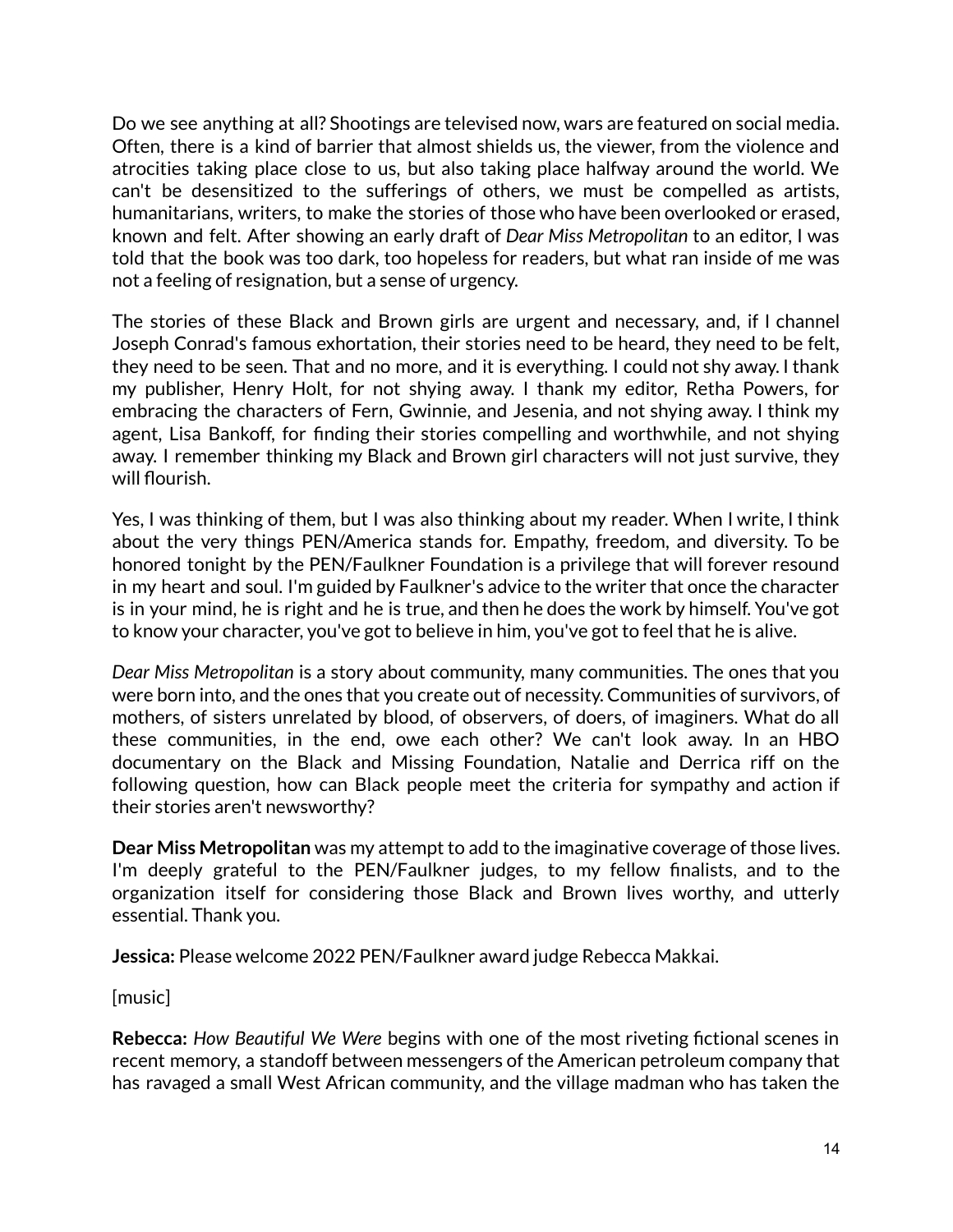key to their car, and thus their only route of escape. It's a scene that beautifully highlights, imbalances and triangulations of power. It serves as a microcosm of the larger narrative. One in which individuals use all they can to fight faceless and conscienceless forces. Rarely, are the tools at their disposal enough, and yet, sometimes remarkably, they make seismic difference.

This is also a novel about generations. Not only the gaps between them but the collective consciousness of a particular group of age mates, which Imbolo Mbue renders in stunning chorus throughout. It is also a story about a move between two vastly different worlds, as our central protagonist, Thula, faces and adapts to an American world, perhaps familiar to many readers, but revealed in all its strangeness through her eyes. To this panel of judges, all three of us, the American children of immigrant parents, the stunning complexity of the theme of migration was particularly noted and appreciated.

Rather than a one-way ticket, it is rendered here as the push and pull between old and new, between reinvention and return, that is so often its reality. At a time in literary history when most climate fiction is a warning story about a potential and often unrecognizable future, this novel gives us an apocalyptic and very real past and present. In the village of Kosawa, the ravages of human greed have already overwhelmed the land and its people. Beauty and peace are already memories. This is a novel that shakes us and wakes us, not because it asks us to imagine the future, but because it demands that we remember the past.

"In our perpetual poll between these two," as Mbue writes,"the past always wins because what it says is true." Tonight, we honor the truth and excellence of a stunning novel from a master of the form. Please welcome 2017 PEN/Faulkner Winner, and 2022 PEN/Faulkner Finalist, Imbolo Mbue

**Imbolo Mbue:** Thank you so much, Rebecca. Thank you, everybody. Thank you, Eugenia. Thank you, Rion. Rebecca's introduction just got me all choked up. I'm thinking, "Wow, that was so beautiful." Thank you. I'm very touched. I am very humble because five years ago I was in this similar position. My first novel, my debut novel on PEN/Faulkner for Fiction, and here I am again. I am very grateful to the organization and humbled to be in the company of my fellow finalist and the winner. I am going to read the beginning.

Since Rebecca mentioned the beginning, I'm going to read the beginning of my novel, *How Beautiful We Were*, which is a scene in which you get introduced to this village, and you realize that the village had been very heavily polluted and the villagers are trying to see what they can do to fight this American oil company."We should have known the end was near.

How could we not have known? When the sky began to pour acid and rivers began to turn green, we should have known our land would soon be dead. Then again, how could we not have known? When we began to wobble and stagger, stumbling and snapping like feeble little branches, they told us it would soon be over. That we would all be well in no time.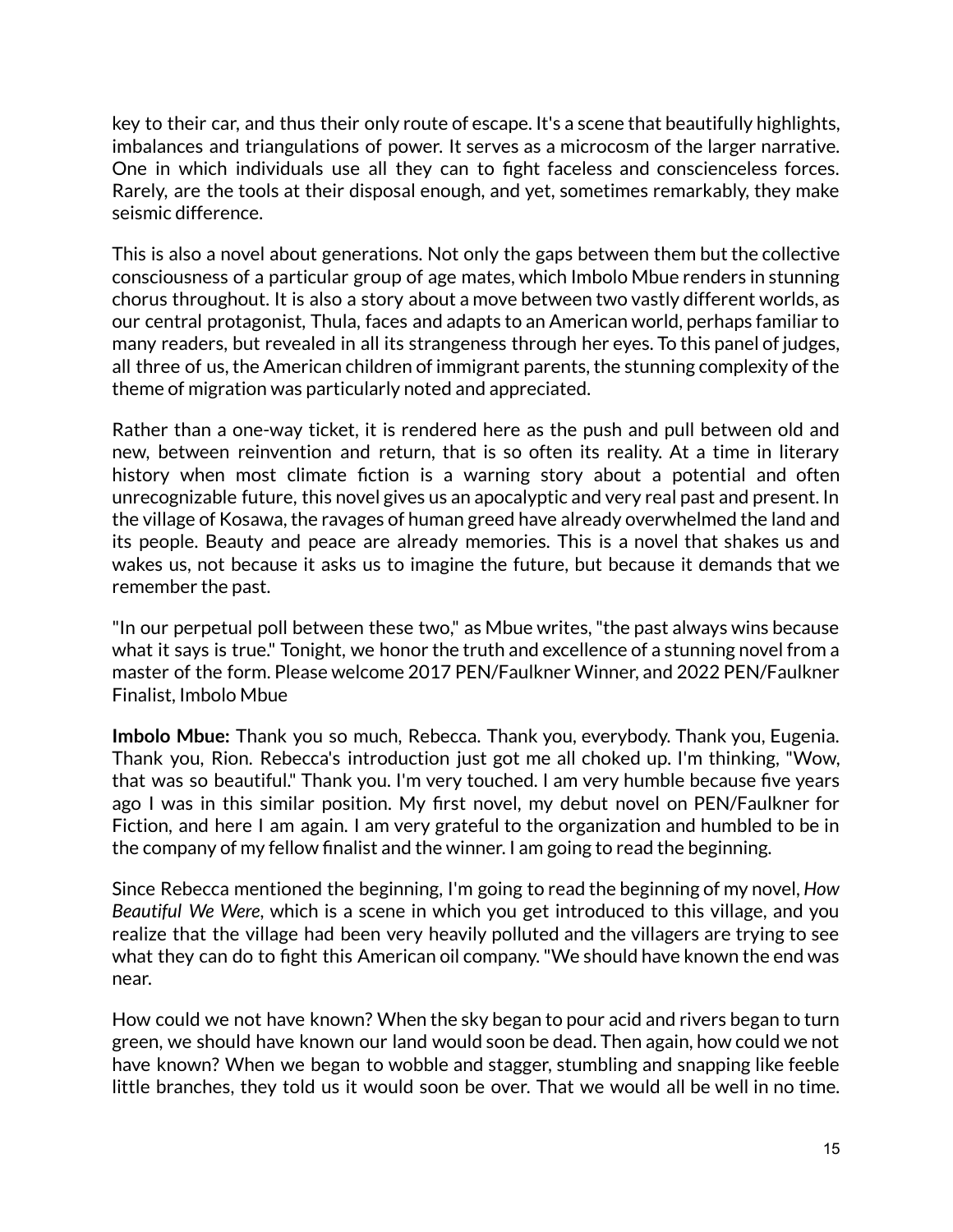They asked us to come to village meeting to talk about it. They told us we had to trust them. We should have spat in their faces, heaped upon them names most befitting; liars, savages, unscrupulous, evil.

We should have cursed their mothers and their grandmothers. Flung pejoratives upon their fathers, prayed for unspeakable calamities before their children. We hated them, and we hated their meetings, but we attended all of them. Every eight weeks, we went to the village square to listen to them. We were dying, we were helpless, we were afraid. Those meetings were our only chance at salvation. We run home from school on the appointed days, eager to complete our chores so we would miss not one word at the assembly. We fetched water from the well, chased goats and chicken around our compound into bamboo barns. Swept away leaves and twigs scattered across our front yards.

We washed iron pots and piles of bowls after dinner. We left our huts many minutes before the meeting was called for. We wanted to get there before they strolled into the village square in their fine suits and polished shoes. Our mothers hurried to the square too, as did our fathers. They left their work unfinished in the forest beyond the big river, their palms and bare feet dusted with poisoned earth. 'The work will be there waiting for us tomorrow,' our father said to us. 'We will only have so many opportunities to hear what the men from Pexton have to say.'

Even when their bodies bore little strength after hours of toiling beneath the sun, both benevolent and cruel, they went to the meetings because we all had to be at the meeting. The only person who did not attend the meeting was Konga, our village madman. Konga, who had no awareness of our suffering and lived without fear of what was and what was to come. He slept in the school compound as we hurried along, snoring and slobbering if he wasn't tossing, itching, muttering, eyes closed. Trapped as he was, alone in a world in which spirits ruled and men were powerless under their dominion, he knew nothing about Pexton.

In the square we sat in near silence as the sun left us for the day, oblivious to how the beauty of its descent heightened our anguish. We watched as the Pexton men placed their briefcases on the table our village head had set for them. They were always three of them. We called them the Round One, the Sick One, and the Leader. We mumbled among ourselves as they opened their briefcases and passed sheets of paper among themselves, covering their mouths as they whispered into each other's ears to ensure they had their lies straight.

We had nowhere more important to be, so we waited, desperate for good news. We whispered at intervals, wondering what they were thinking whenever they paused to look at us, at our grandfathers and fathers on stools up front, those with dead or dying children in the first row. Our grandmothers and mothers behind them, nursing babies into quietude and shooting us glares if we made the wrong sound from under the mango tree. Our young women repeatedly sighed and shook their heads. Our young men clustered at the back, stood clench-jawed and seething.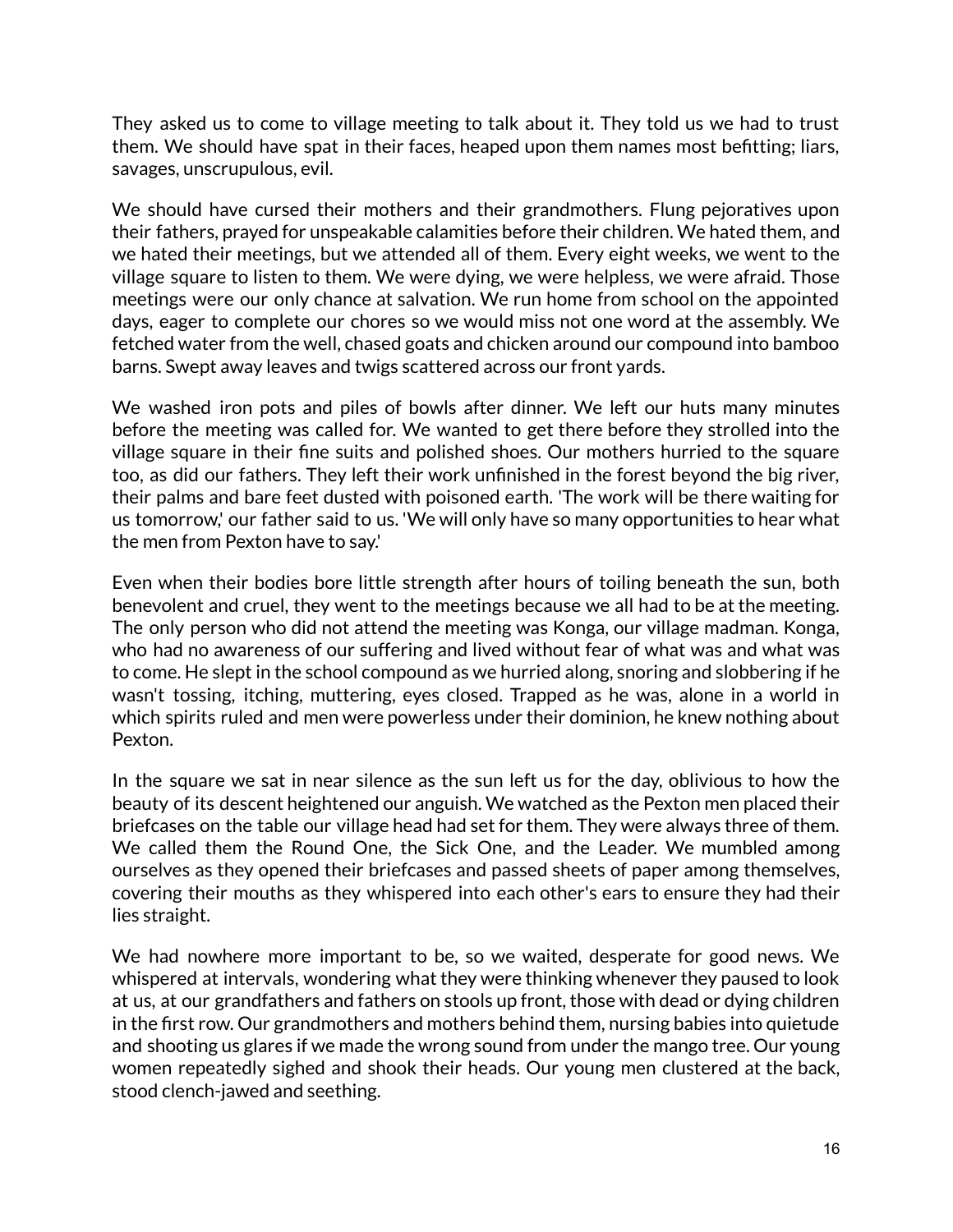We inhaled, waited, exhaled. We remembered those who had died from diseases with neither names nor cures. Our siblings, and cousins, and friends who had perished from the poison in the water, and the poison in the air, and the poison food growing from the land that lost its purity the day Pexton came drilling. We hoped the men from Pexton would look into our eyes and feel something for us. We were children, like their children. We wanted them to recognize that. If they did, it wasn't apparent in their countenance. They'd come for Pexton, to keep its conscious clean. They hadn't come for us."

Again, I'd like to thank everybody. This novel is a novel that I wrote over a period of 17 years. It took a lot of support. My wonderful team at Random House, my wonderful agents at Writers House, my other agents at Lyceum, and my amazing family and my friends all supported me very much. PEN/Faulkner also supported me because when I was winning the PEN/Faulkner for my first novel, I was already writing this novel. That encouragement that I had written my first novel, got that award, it definitely gave me the confidence to go back and finish the novel I had started.

I began writing this novel because, as a child, I was very curious about people who stood up against power. I grew up in Africa in the '90s, and it was a time at which revolutionaries were very celebrated. I grew up at the time when we had great African revolutionaries, like Thomas Sankara, Patrick Lumumba, and Nelson Mandela. I was very curious about the lives of these people. What went on behind the scenes whenever there was this fight for justice. I came to America, and I learned about the Civil Rights Movement.

I learned about the Women's Rights Movement and the Gay Rights Movement, and environmental justice, which, this book is very much about environmental justice. I became very, very fascinated about the price people pay for justice. I spent many years writing this, and it was a very, very, very painful process several times, but I'm glad I stuck with it, and I am very, very grateful again to PEN/Faulkner. I don't know how often it happens that somebody's first and second book are both recognized by this wonderful organization, but it means the world to me.

Hopefully, my next book doesn't take me 1 million years to write because it is not fun to spend so many years writing one book. I am most grateful and thank everybody so much. Thank you, goes to the audience also because, without the readers, it would not be as much fun writing. I am very grateful for everybody who has read my work and who continues to encourage me to write. Thank you, guys, again.

**Jessica:** Please welcome 2022 PEN/Faulkner award judge Rebecca Makkai.

[music]

**Rebecca:** Impassioned and remarkably constructed, Rabih Alameddine's sixth novel *The Wrong End of the Telescope* takes us into the world of a transgender Lebanese American doctor, Mina, working in Lesbos at a refugee camp for Syrians. This is though, fundamentally, both a collective and a collected story as our lens focuses, in turn, on those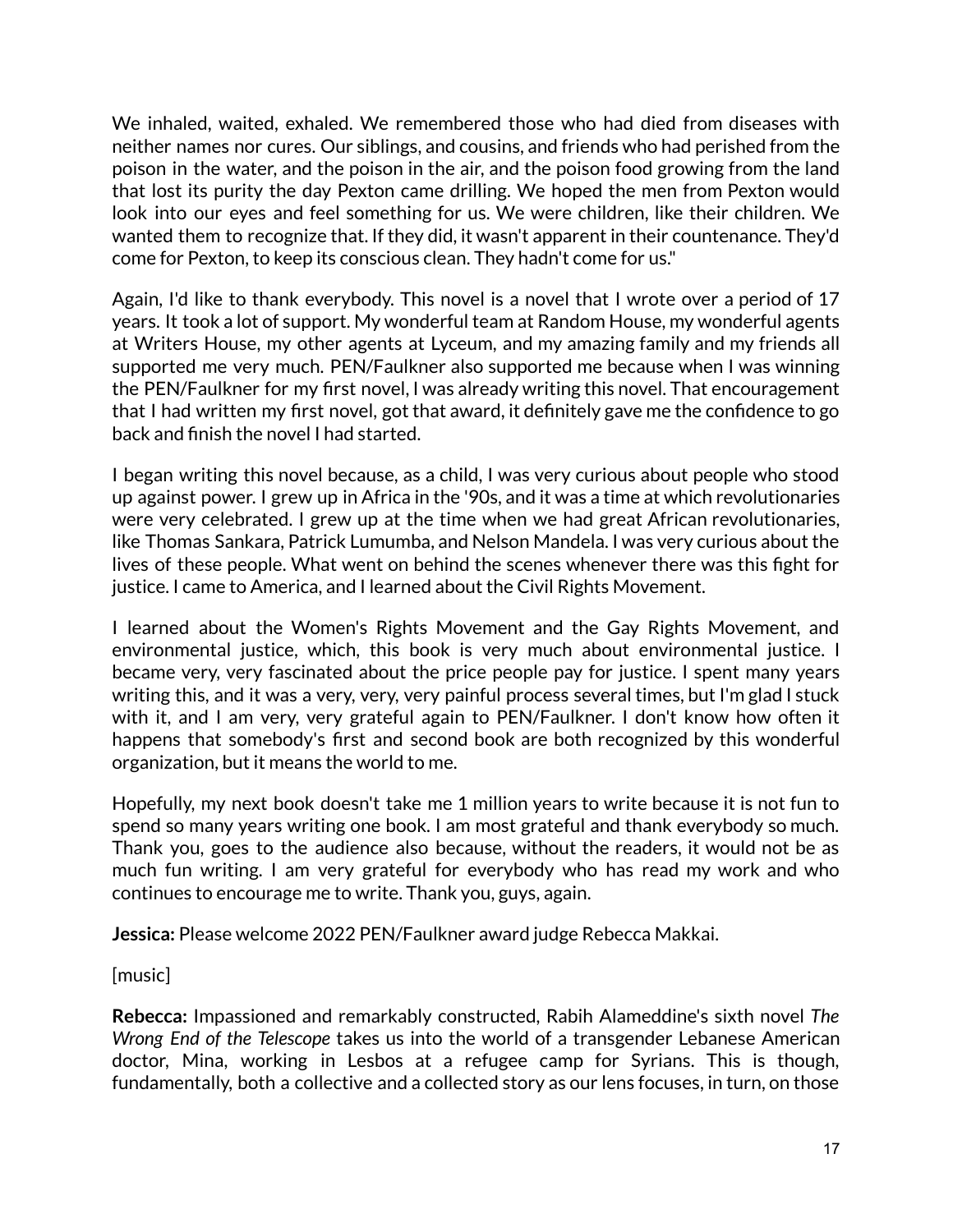refugees and their lives. On Mina herself, on the volunteers who are often there for their own emotional and social gains. On Mina's unnamed writer friend, who, though a veteran collector of refugee stories, is overwhelmed and emotionally paralyzed by his experiences in Lesbos.

"Empathy is overrated," claims this demoralized writer, who has taken his own empathy to the limits, absorbing the narratives of so many desperate souls that he knows how fruitless compassion can be in the shadows of global forces. Yet in this novel, as in life, imperfect and inadequate stories are the best and perhaps the only ways to understand another human. The writer, being a writer, has no choice but to take the plunge. Putting no moral gloss on its subjects and infused with both the gravitas and the humor of a fittingly Greek mythos, this novel explores the complexities of refugee lives and the intricacies of Mina's relationships.

In the juxtaposition and accumulation of short chapters that could often stand alone as individual masterpieces, Alameddine brings a success out of the very failures inherent in a narrative. In so doing, he examines multiple angles of a timely and vital subject and probes the life-changing choices humans are forced to make, as well as the ways we seek refuge, both from geopolitical disruptions and from our own patterns of life. The novel's exquisite language draws no attention to itself, instead, suspending time and letting the reader float weightless through this world.

Key to the structure of the book is the fact that Alameddine makes brilliant use of first, second, and third-person narration. Mina's intimate first-person accounting takes advantage of everything that mode can offer. Her second-person address to the nameless writer is a strikingly original move. The third-person accounts of refugee and volunteer lives exemplify the very uses and limits of empathy that the novel seeks to trace. In a year of stunning and important fiction, this work stands as a particular achievement. A novel that cries out to be heard, and that teaches us, both intrinsically and intrinsically, what story can do.

We are honored and delighted to introduce the winner of this year's PEN/Faulkner award, Rabih Alameddine.

**Rabih Alameddine:** Thank you so much. I promise myself I wouldn't cry, but you almost had me. Thank you. Thank you. Truly, I am overwhelmed. Words fail me. Instead of thanking everybody, the judges, let me thank independent booksellers, I would not have a career without independent booksellers. I assume all the other finalists feel the same way. Please support your independent booksellers. Let me read a little bit from my novel. *The Little Rascals Go to Camp*. "I dreamt of my mother, of my father, of sitting before them as an adult, all of us underwater in the Mediterranean.

Something like that, everything fleeting and hollow. I heard strange knocking noises as if I were in an aquarium with some child knocking on the glass, my head echoing back. Indeed it was a child who woke me, or rather five of them. Four boys and a little girl, all in clothes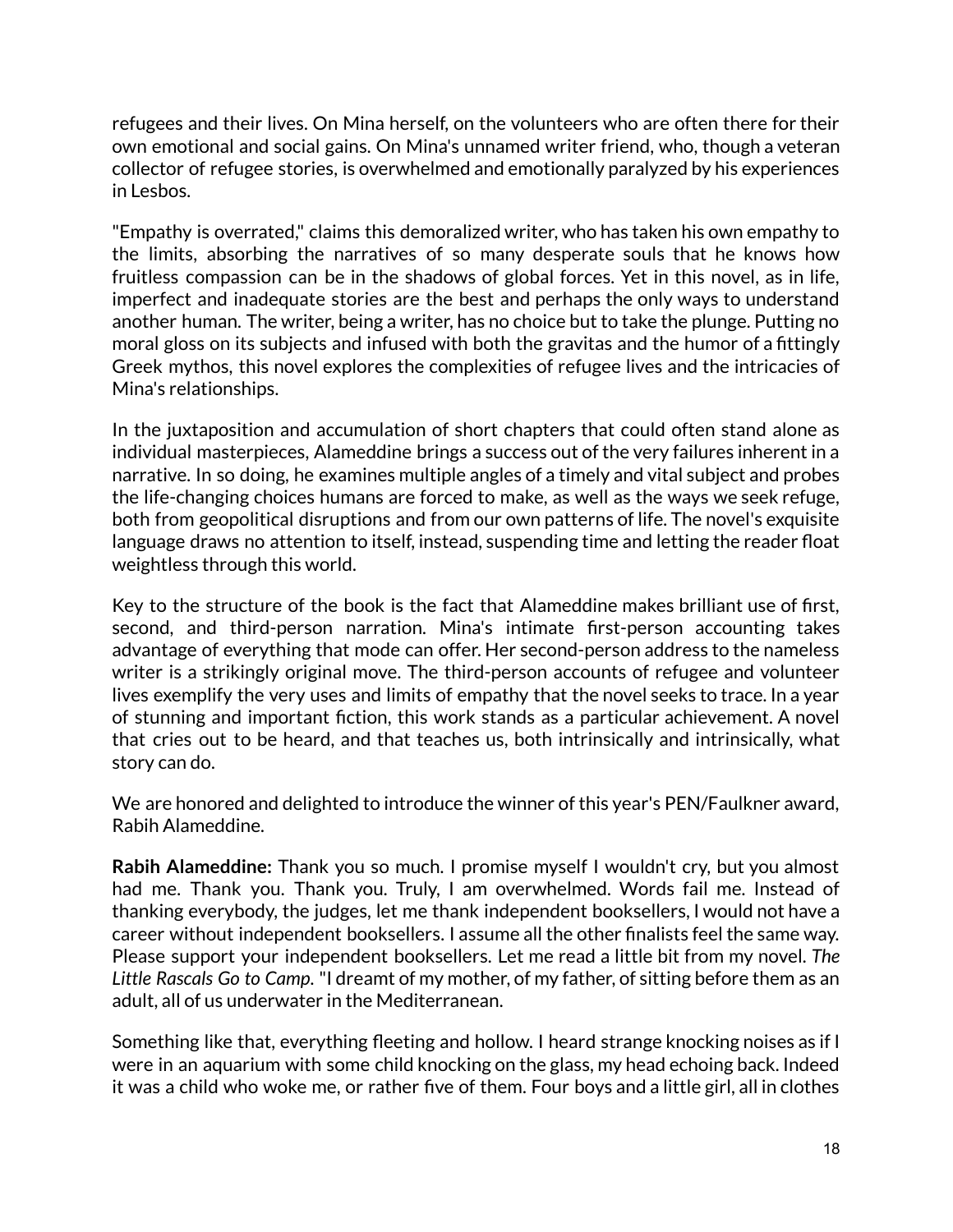that had seen better days if they'd ever had a good one. The kids stepped back from the car as soon as I turned, all of them giggling. I'd slept for hours, my head leaning against the rear window. I stretched my arms, used the car's roof as support, which made the children laugh louder.

I got out of the car, asking them in Arabic if there was something wrong or if they found me generally amusing. The eldest boy, no more than eleven, clad in a multi-darned sweater, explained that I was snoring loudly. He could hear my snoring through the car window, he said, but not his friend and lieutenant, pointing to a younger boy, because his ears were filthy. His ears had so much dirt, the eldest boy said, that you could grow wheat in them and make bread. The other boy, whose ears did not seem any dirtier than the rest, was not amused.

The children asked me where I was from, then introduced themselves. The leader, his lieutenant, and another boy were from the Aleppo area. The fourth boy was all the way from Pakistan and didn't speak Arabic, but he was fun nonetheless. The blonde girl clad in strident colors was from Iraq and didn't say much because she was shy, but she had to be in the club because the leader's mother would beat him up if he didn't allow girls. What did their club do? Well, it was formed only that morning, so their objectives were not entirely clear yet, but the main reason for the club's existence was mischief-making.

As in, his mother told him to take his friends and make trouble for other people, not her if he knew what was best for him. Of course, he knew. Could they take me into the camp to meet my friend? Of course, they could, and not only that, they would explain things to me since I was obviously new, but it was going to cost me. No, not money, but a whole chocolate bar, or two since they were five of them. Of course, they knew I didn't have chocolate on me. I didn't even have a purse, but I could buy candy at one of the cantinas over there, the boys said.

The big one facing the gate had the best chocolate. The owners had given them two bars that morning for picking up all the paper cups and putting them in a garbage bag. Had I ever had coffee out of a paper cup? It was hours ago since they had chocolate. They were five and it was only two bars, and they could tell me all kinds of things about Moria. The camp to my right, not the city in *The Lord of the Rings*, but they could even explain the movie to me if I wanted. I should buy them chocolate bars. Of course, I should."

To answer the question, why is the story you've told of unique significance in the present moment, every writer hopes that her work is significant in the present moment, as well as in every present moment to come. Why limit yourself, is what I say. The writer hopes that the reader finds the story significant whether it is now, a month from now, a year from now, or 50 years down the line. A writer wants the novel to be both topical and to transcend its topicality. *Wrong End of the Telescope* deals with refugees, specifically Syrian refugees. I went to Lesbos in January of 2006 to observe what was happening, to witness.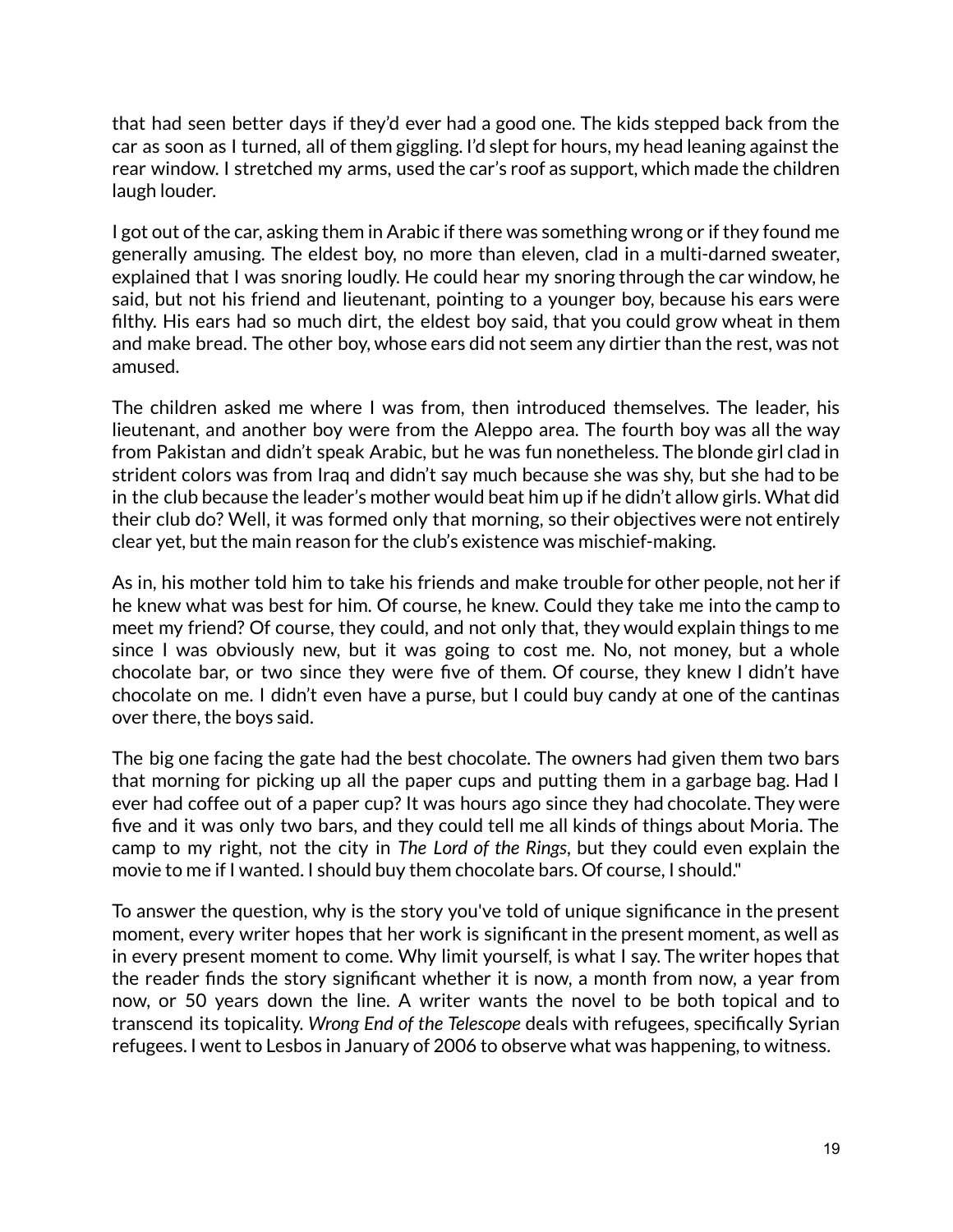I'd expected to see a lot of Syrians. What surprised me was how diverse the refugee population was. There was a substantial number of refugees from as far away as East Asia, from Malaysia and Bangladesh, from Sub Saharan Africa, Mali, and Congo, and from every country in the Middle East. Men, women, children, families, unaccompanied minors, everybody was there, and each, with his or her story. Unfortunately, I can't see the refugee situation getting any better, and now, with the toxic war in Ukraine, millions of Ukrainians have become refugees. I believe 5.5 million have left the country, and about 7 million were displaced internally. That's just a drop in the bucket of the worldwide refugee populations. *The Wrong End of the Telescope* attempts to look at how individuals, regular people, deal with such a problem. How can a person help? I still don't know the answer, but then at my age, I've come to realize that I don't know any answers. Really, I thought I had answers when I was younger, but all my answers turned out to be wrong, amazingly. Really, I know nothing, which is probably why this story is significant in the present moment.

Who knows anything anymore? Thank you so, so much for this award. Again, I am overwhelmed, and I promised not to cry, so I won't. Thank you.

[music]

**Maureen:** Congratulations, everyone. Thank you to this year's spectacular authors, and to the PEN/Faulkner judges who selected them. Those dedicated judges, all three of them wonderful writers themselves, read and considered more than 500 books to find the few we honored tonight. I hope everyone watching tonight reads all five of them. They'll surely reward the attention you give them, but before you go off and do that, let's have one last word tonight from PEN/Faulkner's Executive Director Gwydion Suilebhan.

**Gwydion:** Thank you, Maureen, for being our wonderful, wonderful MC tonight. I also want to thank Jessica Hansen who provided tonight's voiceover narration. Shahenda Helmy our Director of Literary Programs, for her leadership in planning this event, and Dolen Perkins-Valdez, our Board Chair, for stepping in to support us today at the 11th hour. I'm also grateful to you for joining us. You've given our writers the gift of your attention, as Maureen just mentioned, and that is what literature is all about. You devote your attention to a book, and you're repaid with discovery, and delight, and so many things.

That is the sort of literary experience we are trying to give everyone, particularly students who attend low-income schools in DC. We could not do that without your support. I'm asking you, I hope that before you sign off you'll consider a donation to support that work. I want to share my immense gratitude for our co-chairs, Mary and Robert Haft, and Katherine Boone, and Joshua Geltzer. For decades, Mary Haft has been a visionary leader in support of our organization. None of what you have seen here tonight would have been possible without her.

Katherine Boone is a newer PEN/Faulkner board member, but she's already made a significant difference by helping to guide our education programs during a challenging